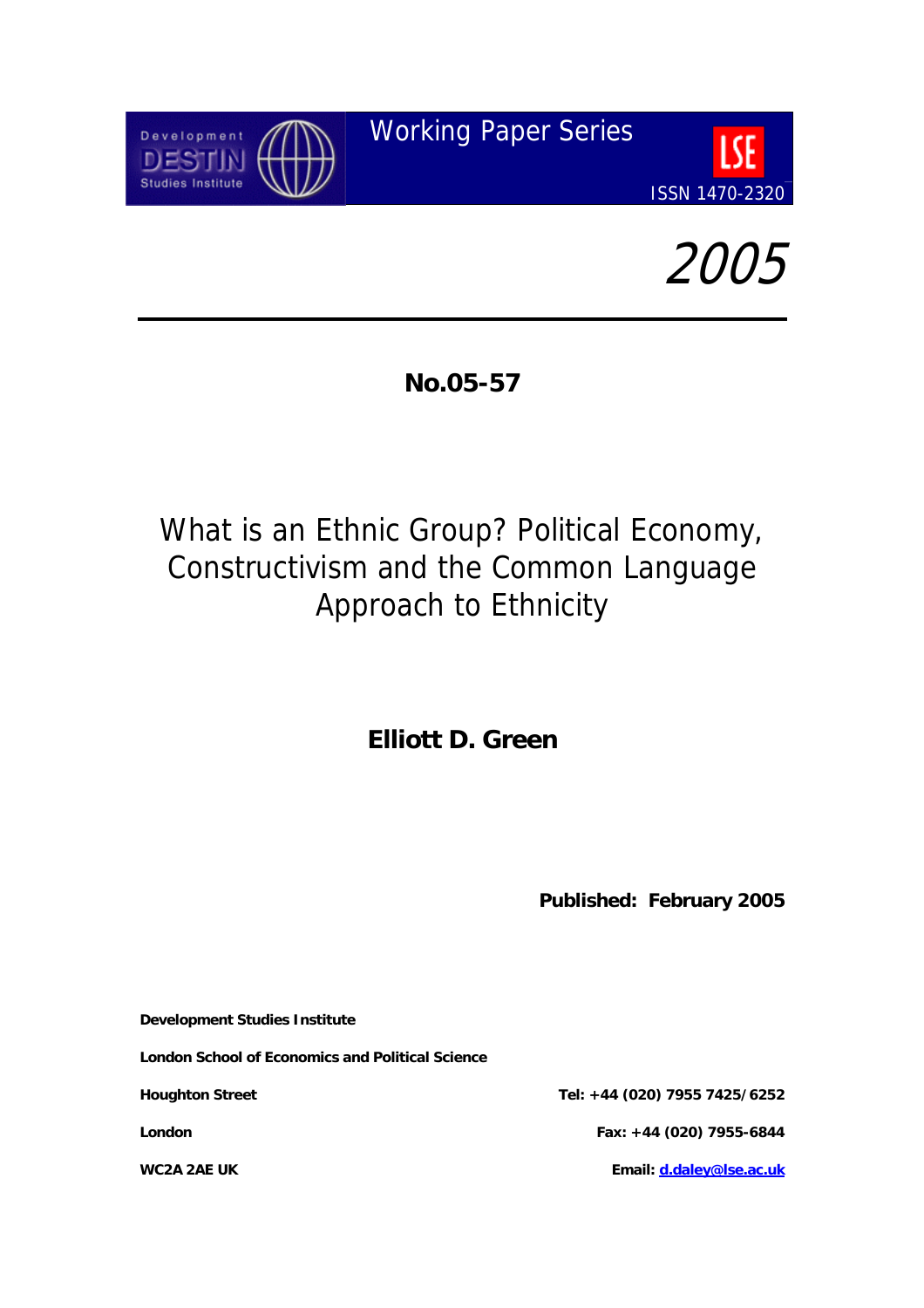# **What is an Ethnic Group? Political Economy, Constructivism and the Common Language Approach to Ethnicity**

Elliott D. Green $<sup>1</sup>$ </sup> Development Studies Institute London School of Economics E.D.Green@lse.ac.uk

# **1. Introduction**

 $\overline{a}$ 

 Ethnicity has been a major subject in the social sciences for the past several decades. First appearing in the Oxford English Dictionary in 1972, it has recently become a source of debate in the field of political economy, where many scholars have investigated the relationship between ethnicity and civil war, growth, institutions and violence using econometric tools. While several academics have already criticized this literature for not taking into account 'constructivist findings' (Chandra 2001, Laitin and Posner 2001), i.e., that ethnicity is both fluid and endogenous to external factors, I rather argue that at least one influential set of scholars has, on the contrary, employed an extreme version of constructivist theory. In their analysis these authors have, however, inadvertently show how badly constructivism functions when attempting to analyze ethnicity, which is actually much less fluid and endogenous than many constructivists would have us believe. As a solution I propose the use of a modified 'common language' definition of ethnicity, which, I will show, is more suited to political economy analyses than any other approach.

<span id="page-1-0"></span><sup>&</sup>lt;sup>1</sup> I thank Tim Allen, Gareth Austin, Sanghamitra Bandyopadhyay, Graham Brown, Chris Cramer, Frances Stewart and participants at a DESTIN research seminar in 2003, UNU WIDER conference in Helsinki in 2004 and a CRISE seminar at Queen Elizabeth House, Oxford University, in 2005 for many useful discussions and suggestions. All errors are of course my own.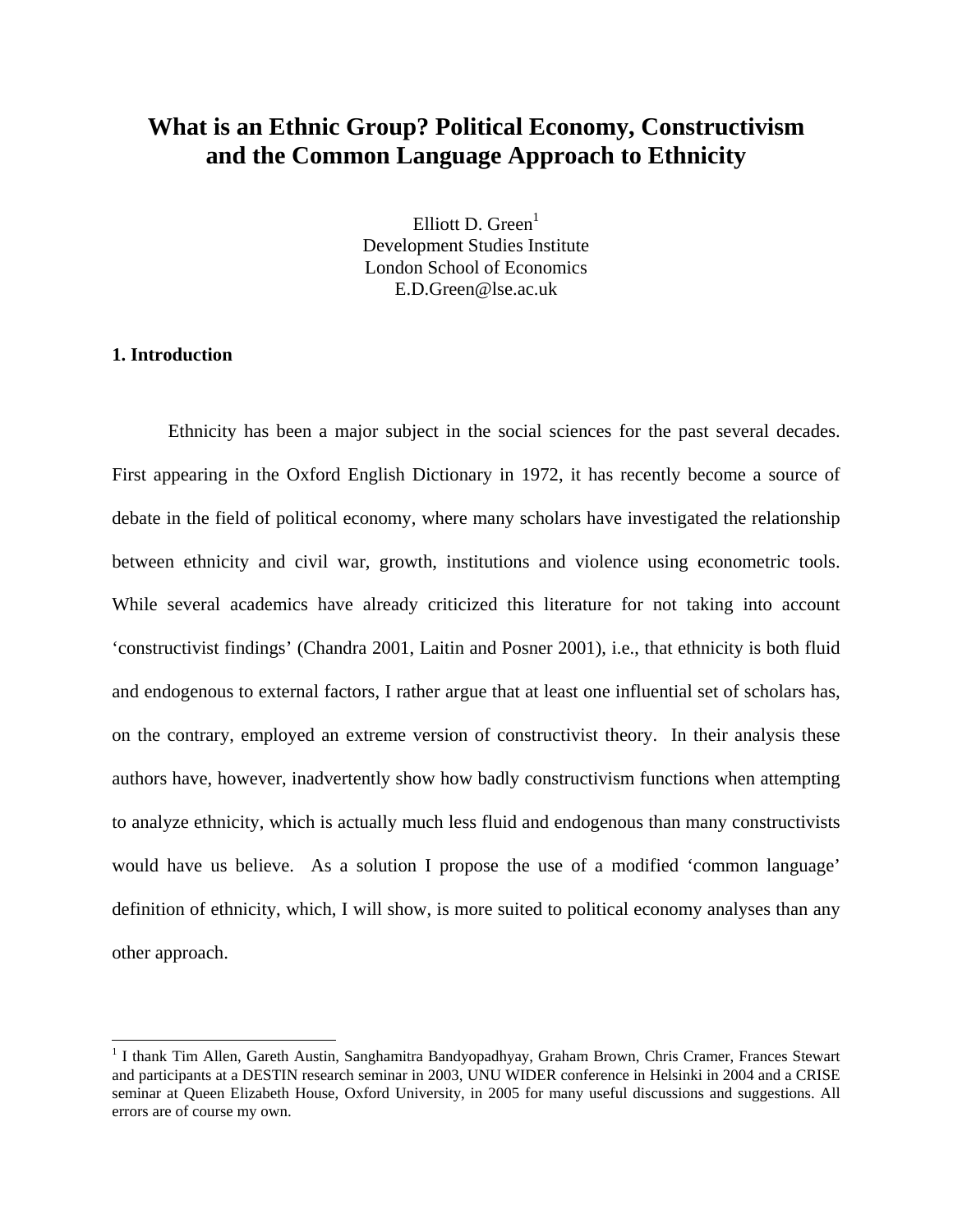This paper is organized as follows. In section two I investigate the ongoing diverse and controversial debates about the nature of ethnicity. More specifically, I examine what Fearon and Laitin (2000) call the 'interpretivist' and 'quantoid' paradigms, where the latter can be divided into primordialist and constructivist approaches. In section three I show that, while many authors in political economy do not explicitly define ethnicity, they nonetheless largely adhere to constructivist theories in their work. In particular I consider recent World Bank scholarship on ethnic conflict, focusing on the works of Paul Collier and his co-authors, who have been highly influential in recent econometric analyses of conflict. I explicate two key errors that have resulted from using the constructivist approach to analyze ethnic conflict, namely the incorrect assumptions that 1) groups can 'invent' themselves when it is economically advantageous to do so, and 2) the fluidity of ethnicity allows people to shift their allegiances when it suits them. In the fourth section I make the case that a modified version of Fearon and Laitin (2000)'s 'common language' definition of ethnicity is the most suitable definition of ethnicity for the political economist. By basing a definition of ethnicity on a belief in common descent, a common history and a common homeland, the common language approach is both easy to use and similar to how ethnicity is understood in popular usage. Finally, in the conclusion I discuss ways in which the political economy debate on ethnicity may be bettered.

# **2. Defining Ethnicity**

#### 2.1. Introduction and History

Defining ethnicity is a minefield, as many authors have recognized. As shall become obvious in this section, scholars have proposed a bewildering variety of approaches to ethnicity,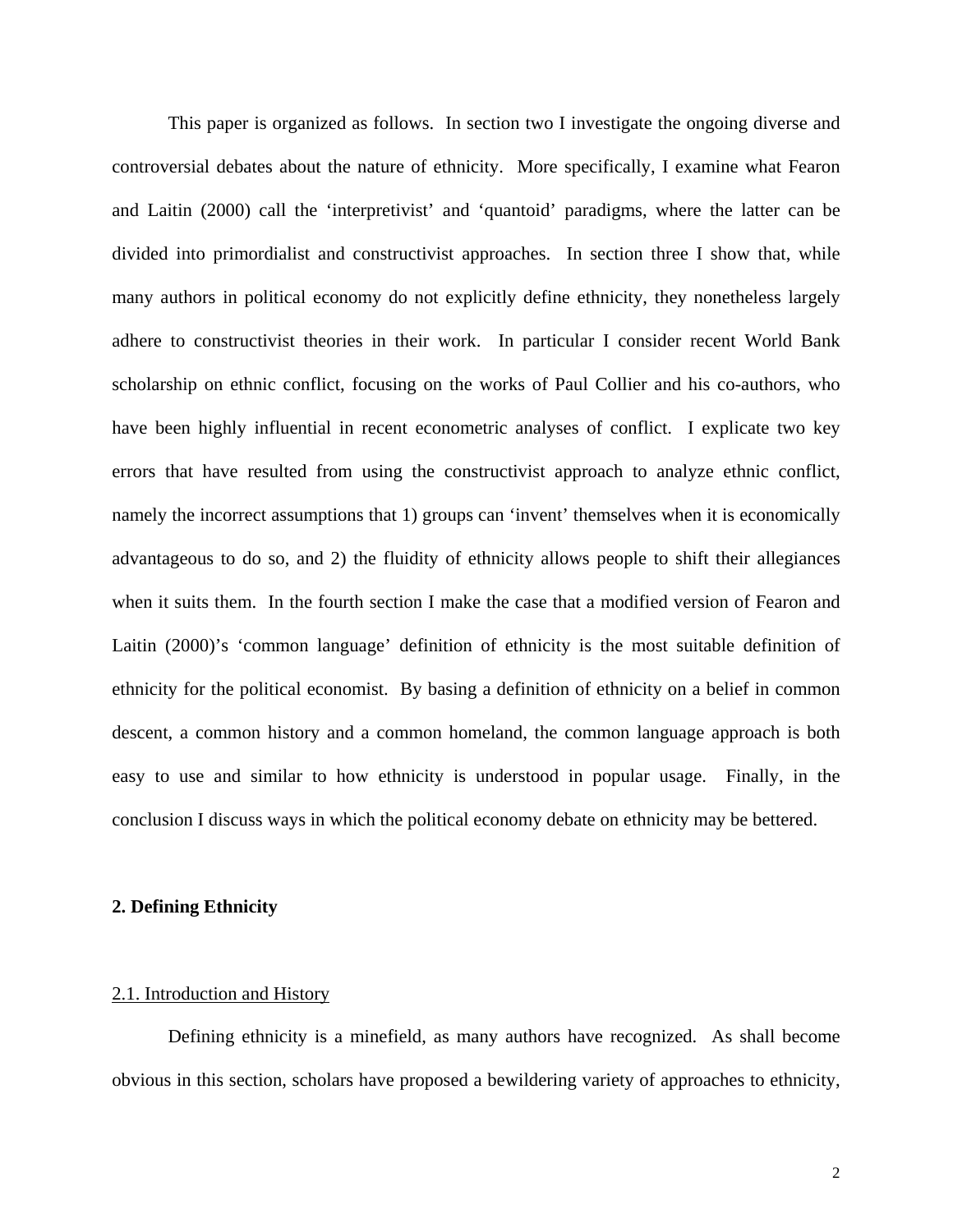all of which are currently in use. Thus it would seem that Chandra (2001, 8)'s claims that one such approach, the constructivist paradigm, 'can be said to have been more or less established across disciplines by the 1980s' and that 'it is now virtually impossible to find a social scientist who openly defends a primordialist position,' is incorrect. I shall first review the history of ethnicity as a concept before examining each of the two main approaches to defining ethnicity, namely the 'interpretivist' and 'quantoid' approaches.

As already mentioned, ethnicity is a new term in the social sciences, even though the word 'ethnic' has been used in the English language since the mid-fourteenth century. Its meanings have changed radically throughout history: originally referring to heathens, pagans or gentiles, it acquired racial characteristics in the nineteenth century and was used in the twentiethcentury U.S. as a way to refer to those immigrants of non-northern or western European descent (Eriksen 1993, 4). It first grew in importance in the social sciences as anthropologists tried to make sense of the emergent social and cultural formations within Africa and other parts of the Third World in the 1960s (Eade 1996, 58). Hence ethnic groups took on a new meaning, namely the idea of tribe, formerly used to refer to a sociopolitical unit whose members were related by kinship ties. This shift in meaning took place as many social scientists attempted to critique the Eurocentric discourse in which the peoples of the developing world were referred to as 'tribes' while those in the developed world remained 'peoples' or even 'nations.' This latest incarnation of ethnicity meant that, for the first time in the history of the word, it was – and continues to be – applied universally across the globe.

Part of the problem in defining ethnicity is the way in which it has been misused and abused as a term in popular discourse: as Allen and Eade (1999, 36) note, 'the term ethnicity has escaped from academic discourse, and it is unlikely that it can be recaptured.' Yet even within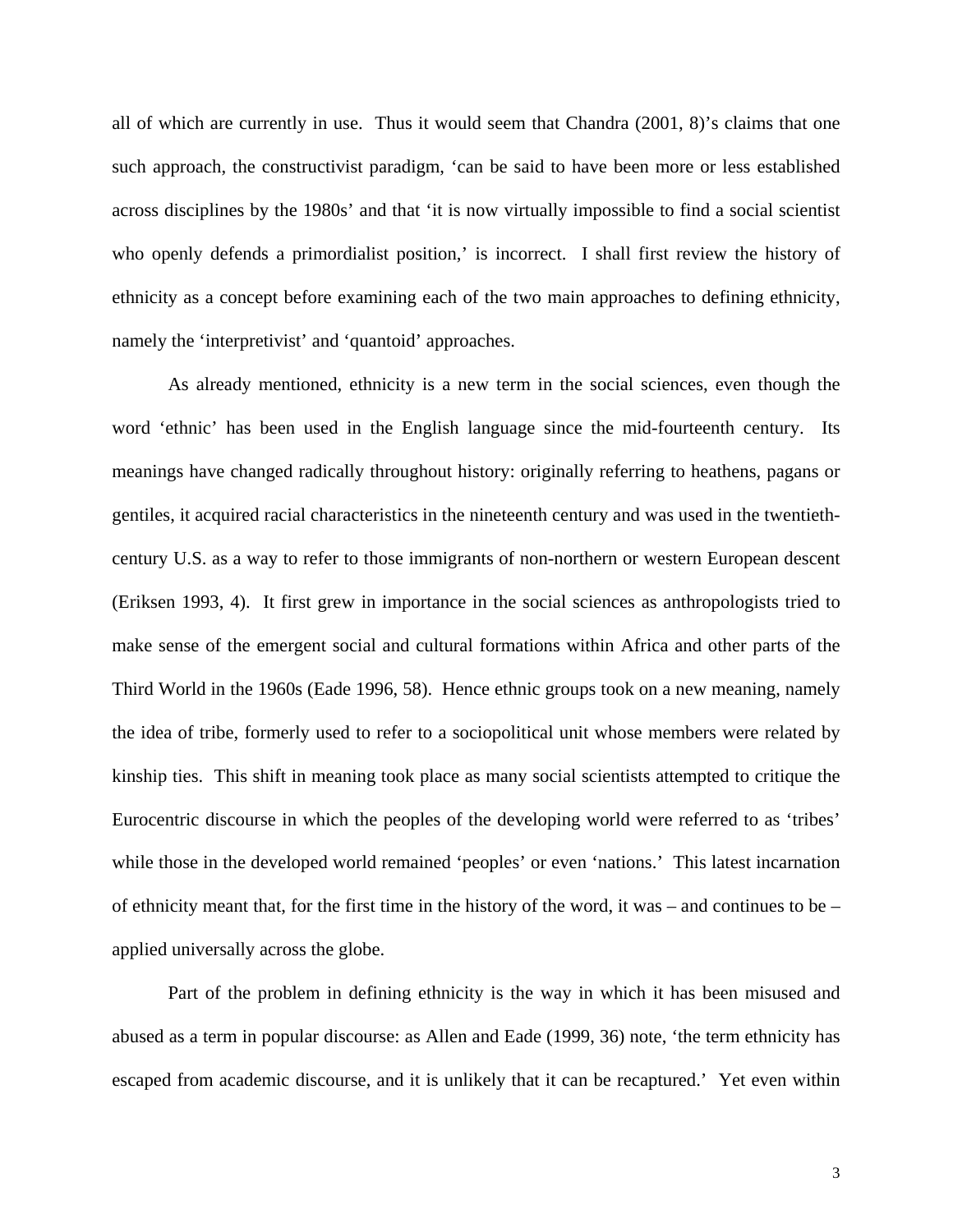academia ethnicity has been expanded in its meaning to capture identity groups formerly seen as separate entities: Connor (1994, 101-102) cites examples in sociology where ethnic groups are taken to be synonymous with minorities and even all identity groups which are mobilized for political ends. He argues that the indiscriminate application of ethnic group to numerous types of groups obscures vital distinctions between various forms of identity. If nothing else, this use of 'ethnicity as a cloak for several different types of identity... presumes that all the identities are of the same order.'

#### 2.2. The 'Interpretivist' and 'Quantoid' Approaches

In attempting to deal with the quagmire of defining ethnicity, scholars have largely adopted two strategies, which Fearon and Laitin (2000, 4) name the 'interpretivist' and 'quantoid' approaches. The former refers to the strategy of using a variety of situational definitions suitable to each case study, an approach used by a variety of scholars, especially anthropologists who are cautious in defining ethnicity outright and prefer to let their subjects define the term. One such anthropologist, Eller (1999, 7), claims that, rather than being 'a single unified social phenomenon,' ethnicity is actually a family of 'related but analytically distinct phenomena.' An 'interpretivist' approach is also apparent in much postmodernist and post-Marxist work. Such authors as Stuart Hall, Etienne Balibar and Immanuel Wallerstein claim that 'ethnicity must be viewed as a plastic and malleable social construction, deriving its meanings from the particular situations of those who invoke it… Ethnicity has no essence or center, no underlying features or common denominator' (Smith 1998, 204).

While this argument has its merits, it is hardly useful for social scientists looking to compare ethnicity and ethnic conflicts in a variety of places and periods, for obvious reasons. It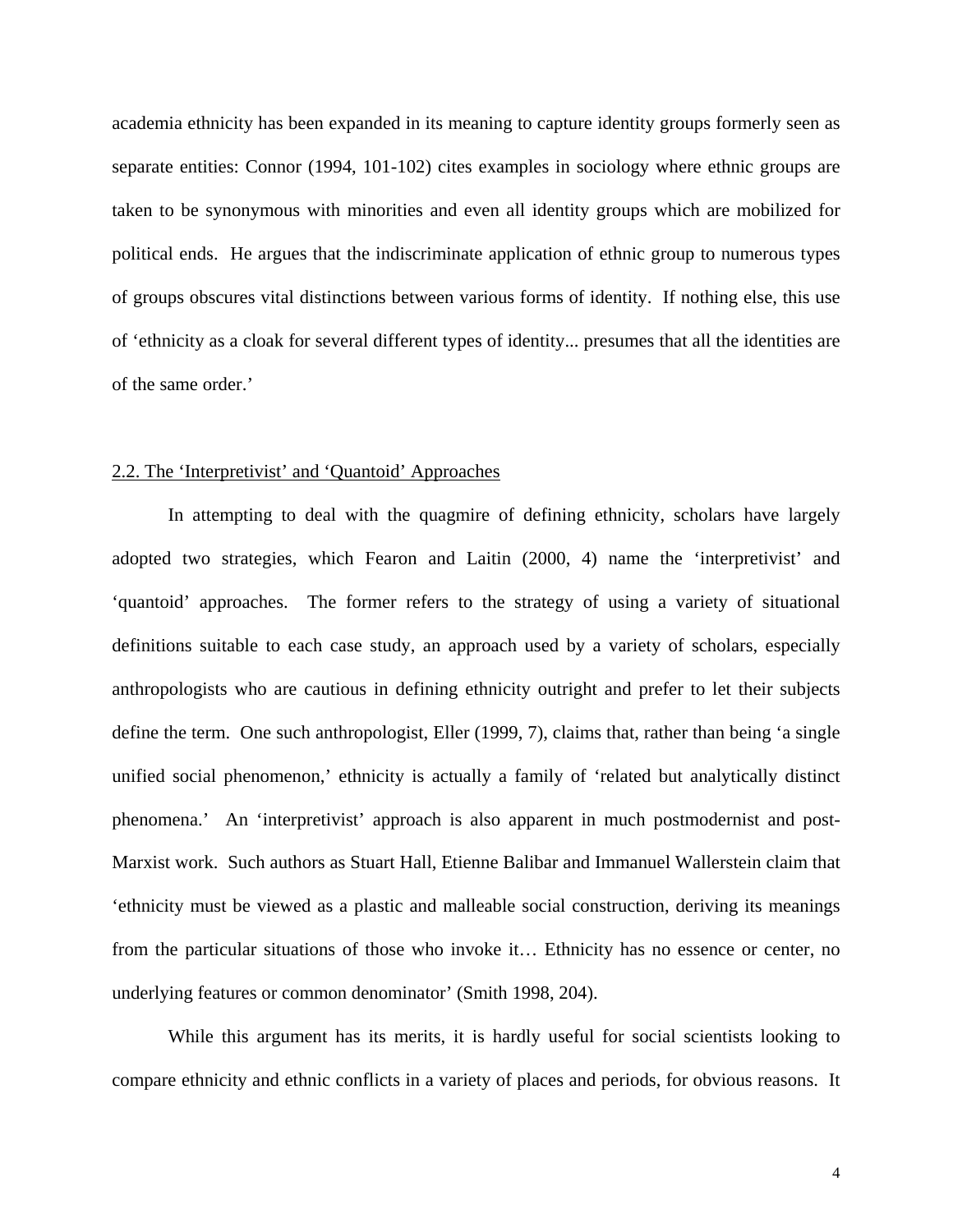is for this reason that the 'quantoid' approach is more popular among political scientists and other non-anthropologists. This paradigm may be defined as a scientific attempt to precisely define ethnicity, no matter how it is used in common parlance. This approach is to be distinguished from the way terms are defined in the dictionary and Fearon and Laitin (2000)'s 'common language' approach – which I examine later – in that it allows the scholar to construct ethnicity according to his/her preference(s) rather than those of the masses. Authors who follow this approach tend to situate themselves somewhere between two extreme camps, namely essentialism/primordialism and instrumentalism/constructivism. The first school can best be described as that which is so prevalent in journalism and non-academic discourse today, namely the view that ethnic groups are ancient and immemorial kinship groups and thus given facets of social life. This paradigm was first expressed by German romantic philosophers like Herder and Fichte and has continued to be held to one degree or another by such writers as Basil Davidson, Clifford Geertz, Edward Shils and Steven Van Evera. One variety of primordialism which holds some sway today is the sociobiology approach of Van den Berghe (1979, 1996), where ethnic groups are actual kinship groups and members use nepotism to propagate their line. However, such an approach necessarily includes groups based on common descent, i.e., castes in India and European aristocracies, that most scholars would not consider ethnic groups.<sup>[2](#page-5-0)</sup>

The second paradigm is one used by most scholars today across all social science. It first overtook primordialism as the dominant paradigm in the 1960s and 1970s thanks to such anthropologists and sociologists as Abner Cohen, Ernest Gellner, Aidan Southall, Nathan Glazer and Daniel Patrick Moynihan, who all agreed, for one reason or another, that ethnic groups –

<span id="page-5-0"></span><sup>&</sup>lt;sup>2</sup> <sup>2</sup> See Smith (1998, 147-151) for a critique of Van den Berghe along these lines. I examine castes and classes more in section 4.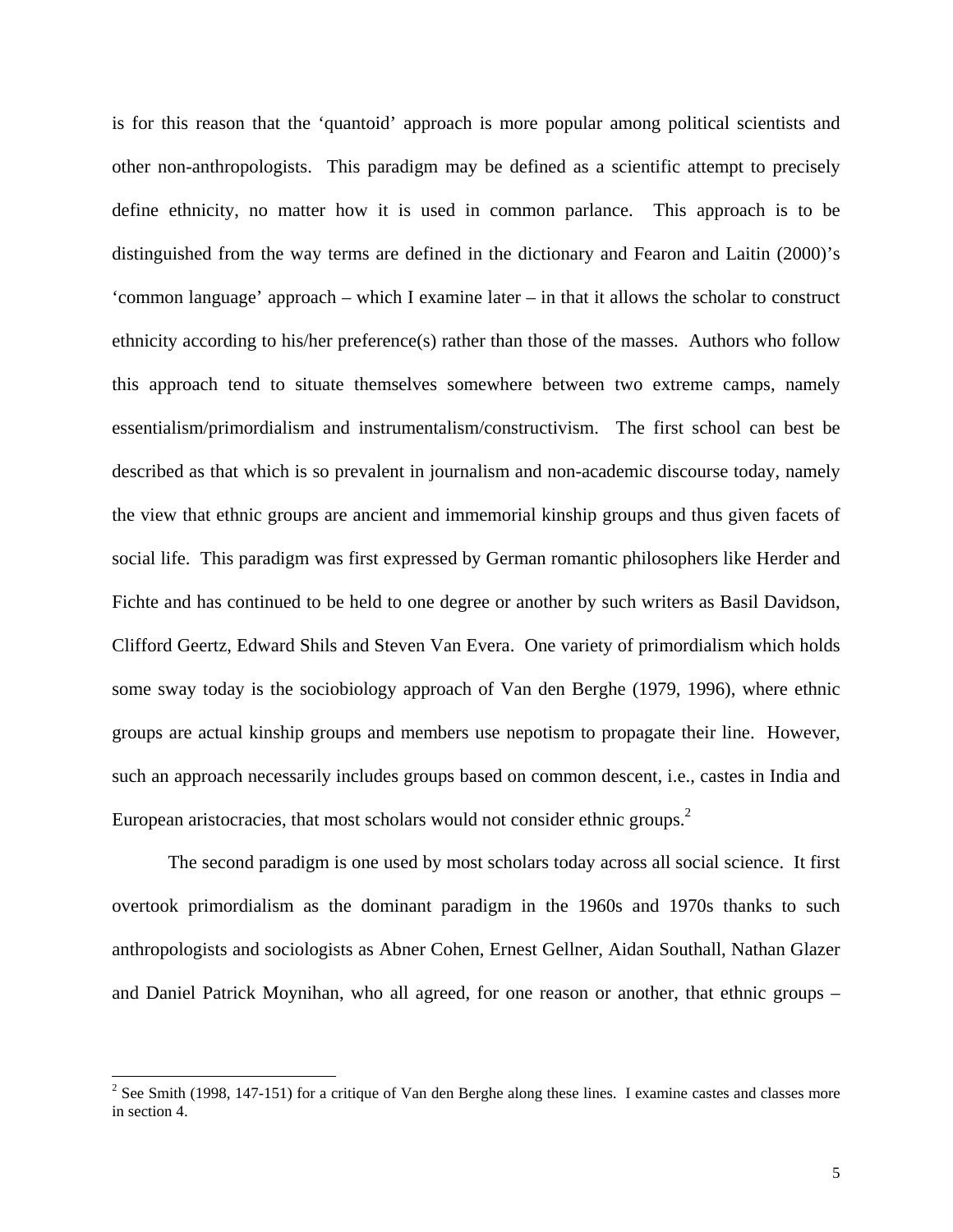and/or nations – are the artificial constructs of modern elites for their own purposes.<sup>3</sup> In recent decades it has become widespread through the works of Benedict Anderson, Fredrik Barth, John Breuilly, Rogers Brubaker and Eric Hobsbawm, among others. The central idea of constructivism is that ethnic groups are artificial and constructed rather than natural and eternal, and, just as they can be created, they can also be destroyed or, in the postmodernist vocabulary, fragmented and deconstructed. In summarizing the various strands of constructivism, Chandra (2001, 7) claims that it holds that 'ethnic groups are fluid and endogenous to a set of social, economic and political processes.'

#### **3. Constructivism in Current Political Economy Literature**

Of these approaches the constructivist one has had the most impact on current political economy literature: while most authors in the field fail to identify which definition they are employing in their work, it is obvious that they merely using a constructivist approach without explicitly stating so. Below I examine the work of some of the most influential scholars in the field of political economy and ethnicity, namely Paul Collier and his co-authors at the World Bank and Oxford University.<sup>[4](#page-6-1)</sup> I show that Collier et al. have used an extreme form of constructivism that has led to two key errors, namely 1) that ethnic identity cannot be easily conjured up when it is economically advantageous to do so, and 2) that, once it exists, ethnic identity is much less fluid that constructivists would have us believe.

<span id="page-6-1"></span><span id="page-6-0"></span> <sup>3</sup> <sup>3</sup> While some scholars might argue that constructivism and instrumentalism are different, I agree with Lustick (2001, 22) in his assessment of instrumentalism as one variety of constructivism.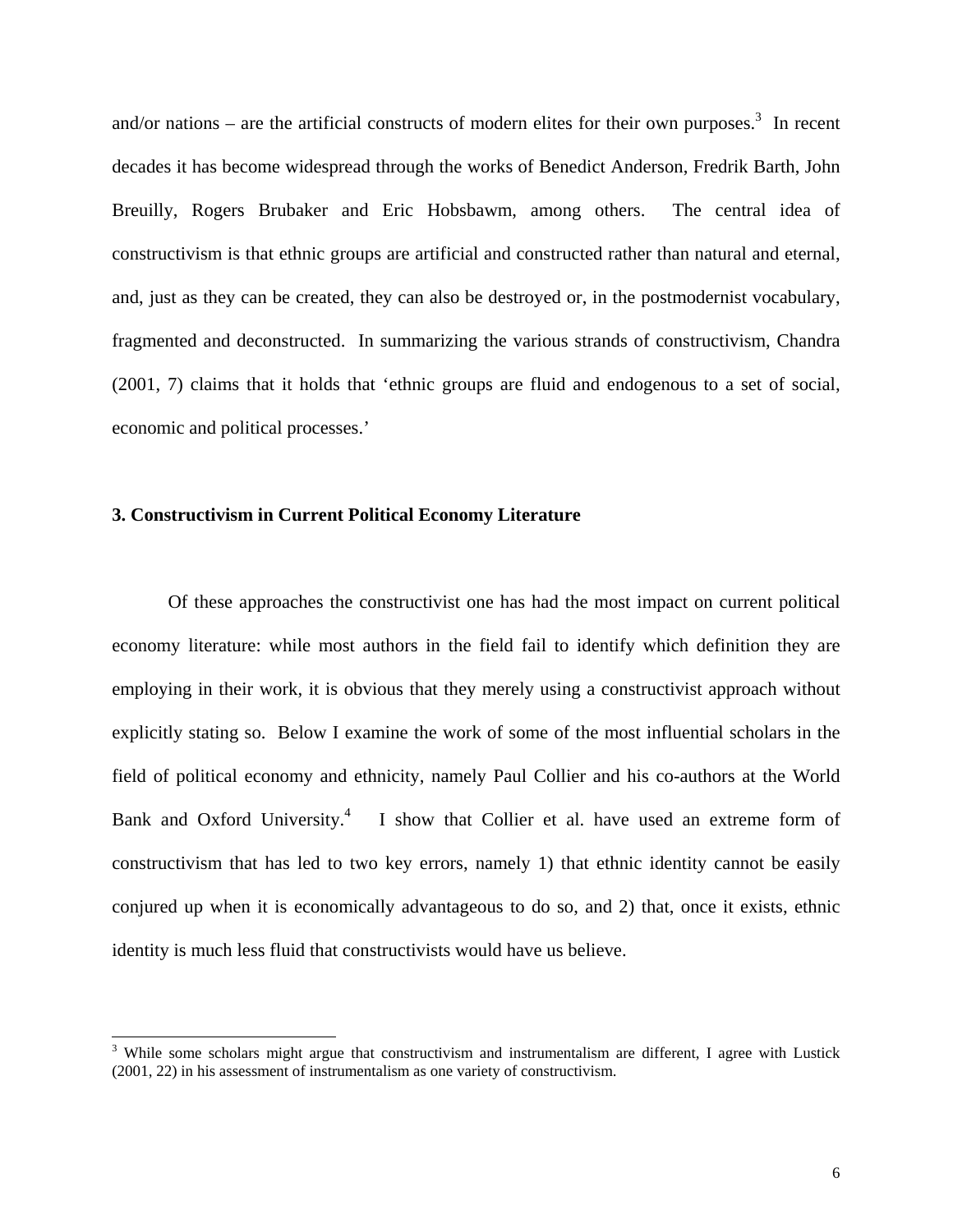#### 3.1. The Invention of Secessionist Political Communities

In various works Collier and his co-authors attempt to understand how various social and economic phenomena, including ethnic diversity, affect the outbreak and longevity of civil war. They conclude that ethnicity is not a cause of conflict but can easily be manipulated by greedy elites, arguing that ethnic groups can be created to suit their economic needs. This argument in and of itself is, in its essence, constructivist, since it emphasizes how ethnicity is endogenous to economic and political factors. Thus, Collier and Hoeffler (2005, 3) argue, greed creates ethnic grievance in rich regions, using the theory of 'tax exit' among the rich to claim that 'secessionist political communities invent themselves when part of the population perceives secession to be economically advantageous.' Drawing from the constructivist theories of Anderson (1991) and Hobsbawm and Ranger  $(1983)$ <sup>[5](#page-7-0)</sup> Collier and Hoeffler  $(2005)$  use the examples of Eritrea's secession from Ethiopia as well as that of Croatia and Slovenia from Yugoslavia to show that the richest regions of countries often secede when they feel as if the central government is transferring their wealth elsewhere. Indeed, this theory could help to explain why Switzerland  $(2^{nd}$  highest per capita income in Europe), Norway  $(3^{rd})$  and Iceland  $(5^{th})$  refusing to join the EU while member countries like Denmark  $(4<sup>th</sup>)$ , Sweden  $(6<sup>th</sup>)$  and the UK  $(7<sup>th</sup>)$  remain hesitant about their commitment. The same argument can apply to poorer regions which feel that their poverty is due to an unfair transference of wealth to other regions; Collier and Hoeffler (2005, 22) give the secession of East Pakistan (now Bangladesh) from (West) Pakistan in 1971 as an example.<sup>6</sup>

However, to test this theory one should examine cases where rich or poor regions do not 'invent' a political identity. If, as claimed, these 'secessionist political communities' can merely

<span id="page-7-1"></span> $\frac{1}{4}$  The attention here on the work of Coller et al. is by no means supposed to be an *ad hominem*attack; rather, since his work has been so influential in political economy literature over the past few years, I believe his work should come under special scrutiny.

<span id="page-7-0"></span> $<sup>5</sup>$  Ranger (1993) later repudiated much of his constructivism.</sup>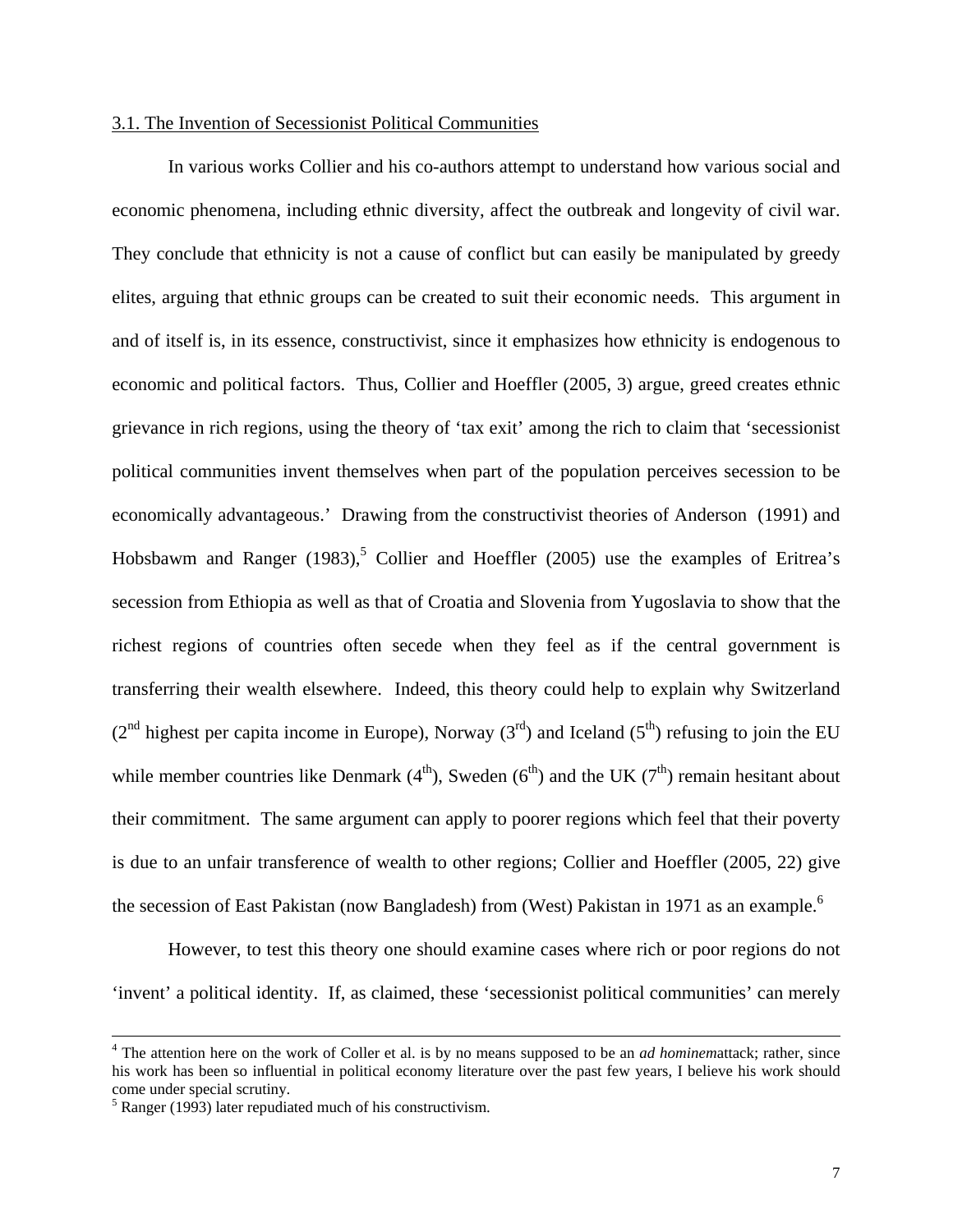invent themselves when it is 'economically advantageous,' the number of potential secessionist movements would run into the thousands, if not even millions. Indeed, as if to confirm Collier's argument, it is in fact hard to count the number of separate communities some of whose residents believe that they would be economically better off on their own: three recent examples from the US include the citizens of Killington, VT, who voted to secede from Vermont and join New Hampshire due to high state property taxes in March 2004 (Associated Press 2004), $^7$  $^7$  those of Long Island, ME, which voted to secede from the city of Portland due to high property taxes in November 1992 (McHenry 2002), and the residents of 27 poor rural counties in northern California who voted to divide the state in two in June 1992 (Los Angeles Times 1992). $8$  There are undoubtedly many more such places where residents harbor dreams of economic autonomy.<sup>[9](#page-8-2)</sup>

In the three examples given above, however, none involves the secession of an ethnically/nationally-defined group from a political entity marked by ethnic/national identity. It is highly likely that the number of such non-ethnic attempts at 'tax exits' exceeds the mere 'hundreds of romantic secessionist groups' whose claims are overtly ethnically based. Indeed, far from ethnic secessionist groups' claims encompassing 'most areas of the earth' (Collier and Hoeffler 2005, 16), there are large areas of the planet with no such secessionist movements. For example, there is a distinct lack of such a movement among the citizens of the geographically contiguous states of Connecticut, Massachusetts and New Hampshire, which rank #1, 3 and 6, respectively, in personal income per capita in the US (Brown et al. 2004, 31). Collier and Hoeffler (2005) cannot explain this lack of a movement, arguing that, while 'shared economic

<span id="page-8-2"></span> <sup>6</sup>  $6$  Horowitz (1985, 233) notes that poorer regions are more likely to secede than richer regions.

<span id="page-8-0"></span><sup>&</sup>lt;sup>7</sup> Vermont is the  $22<sup>nd</sup>$  richest state in the US in terms of per capita income while New Hampshire is the  $6<sup>th</sup>$  richest (Brown et al. 2004, 31).

<span id="page-8-1"></span><sup>&</sup>lt;sup>8</sup> All three urban counties that voted on the issue chose to keep the state intact, while all but one rural county voted for division.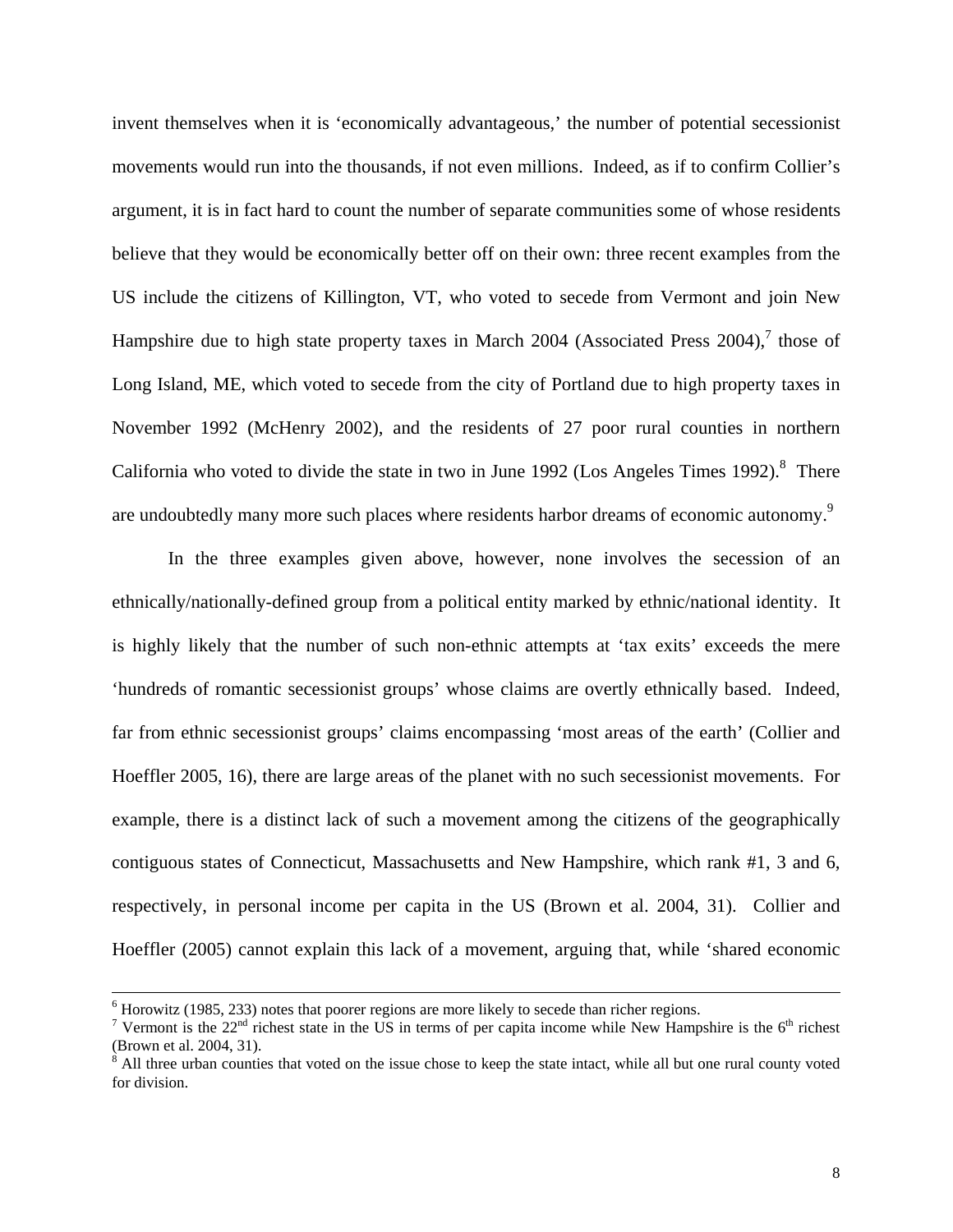<span id="page-9-1"></span>interests coincide with cultural identities' in the cases of Eritrea, Slovenia and Croatia, 'cultural identities are usually fluid.' They duly note that Eritrea's 'population includes three major religious groups, five ethnic groups, nine official languages and three official writing scripts' (Collier and Hoeffler 2005, 22).<sup>10</sup> In other words, Eritrea is as culturally diverse as the three aforementioned American states – if not more so, since there is only one writing script among these four states. Why, then, are there no 'romantic secessionist groups' in these states? One could ask the same question about three of the poorest American states, Louisiana  $(43<sup>rd</sup>$  in personal income per capita), Arkansas  $(49<sup>th</sup>)$  and Mississippi  $(50<sup>th</sup>)$ , whose cultural and historical connections as part of the American South arguably make its citizens also more homogenous than Eritrea (Brown et al. 2004, 31).

Other examples outside the US abound: for every example of residents of a disproportionately rich or poor region like East Pakistan, Punjab or Quebec attempting to secede for economic benefit, there are many other rich and poor states and regions where there is no significant secessionist movement: examples include two of the richest states in India, Maharashtra and Tamil Nadu, as well as the richest and poorest regions of Canada, British Columbia and the Atlantic region, respectively. The reason, of course, is that the population of these states and regions either do not see themselves as members of the same ethnic group or nation or see themselves as part of a greater ethnic group or nation: $^{11}$  in other words, the fluidity of cultural identities can only go so far. Thus Collier and Hoeffler (2005) make the same

<sup>-&</sup>lt;br>9  $9$  Other similar secessions that have not suceeded in the US include various efforts to separate Staten Island from New York City and a failed referendum on the division of Los Angeles in 2002; cf. McHenry (2002).

<span id="page-9-0"></span> $^{10}$  Jacquin-Berdal (2002, 81) claims Eritrea actually contains nine ethnic groups.<br><sup>11</sup> While these three rich US states see themselves as part of a region, namely New England, they hardly see themselves as constituting a separate ethnic group or nation; the same goes for Arkansas and Mississippi as well as the Canadian states and Maharashtra, whose largest city, Mumbai, is ethnically very diverse. According to Harriss (2003), caste and religion have overtaken ethnicity in contemporary Tamil Nadu electoral politics. A Tamil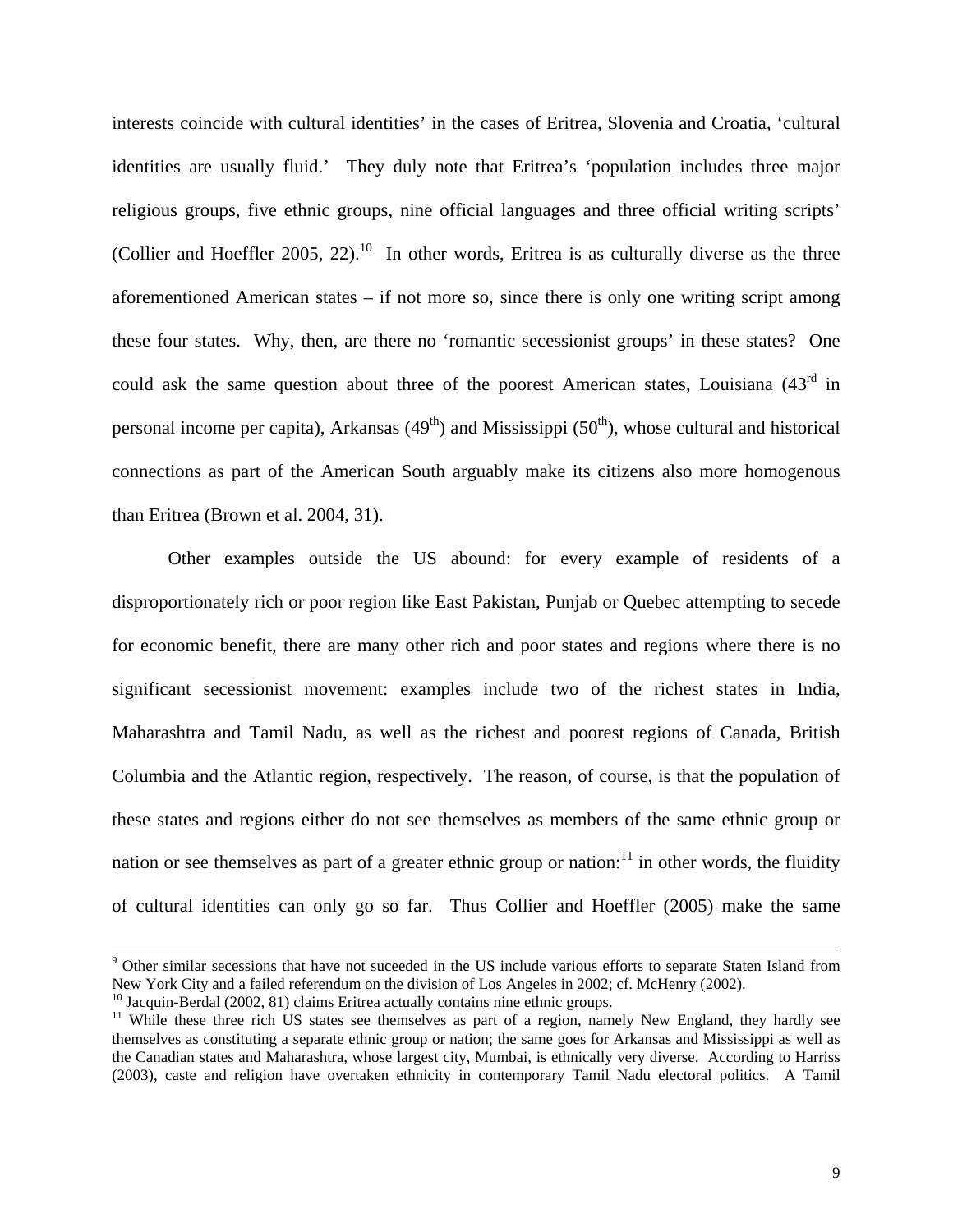mistake that Connor (1994, 145, 147) criticized in an essay first published in 1984, namely the 'tendency to stress economic forces [as a] manifestation of a broader tendency to mistake the overt characteristics of a nation for its essence.' Indeed, the problem with such an economic analysis is that 'defining ethnonational conflicts in terms of economic inequality is a bit like defining them in terms of oxygen: where you find the one, you can be reasonably certain to find the other.' In other words, all countries have richer and poorer regions, only a fraction of which tend to coincide with ethnic groups to produce secessionist movements.

Thus, in order to account for both the prevalence of 'tax exit' strategies of the citizens of Killington, VT, Long Island, ME, and rural northern California and the lack of any such movements among federal states in the US, Canada, India and elsewhere, the only possible conclusion is that 'secessionist political communities' can indeed 'invent themselves when part of the population perceives secession to be economically advantageous,' but only when secession does not have an ethnic/national element. Conversely, contra such constructivist 'underdevelopment' theorists as Hechter (1975) and Nairn (1977) as well as Collier and Hoeffler  $(2005)$ ,<sup>12</sup> even when it is economically advantageous for a region to 'invent' itself as a political community and then pursue secession from a ethnically/nationally-defined entity, very few such regions actually do so, even if they already possess some type of communal identity like the American South or New England. As shall become apparent in a moment, one potential example of such a group invented for economic purposes, namely Scotland, turns out to be neither 'invented' nor dependent on the economy for its continued existence.

## 3.2. The Fluidity of Oil and Ethnic Identity: The Case of Scotland

 $\overline{a}$ 

<span id="page-10-0"></span>secessionist/nationalist movement did enjoy support in the 1950s, when Tamil Nadu was much poorer than it is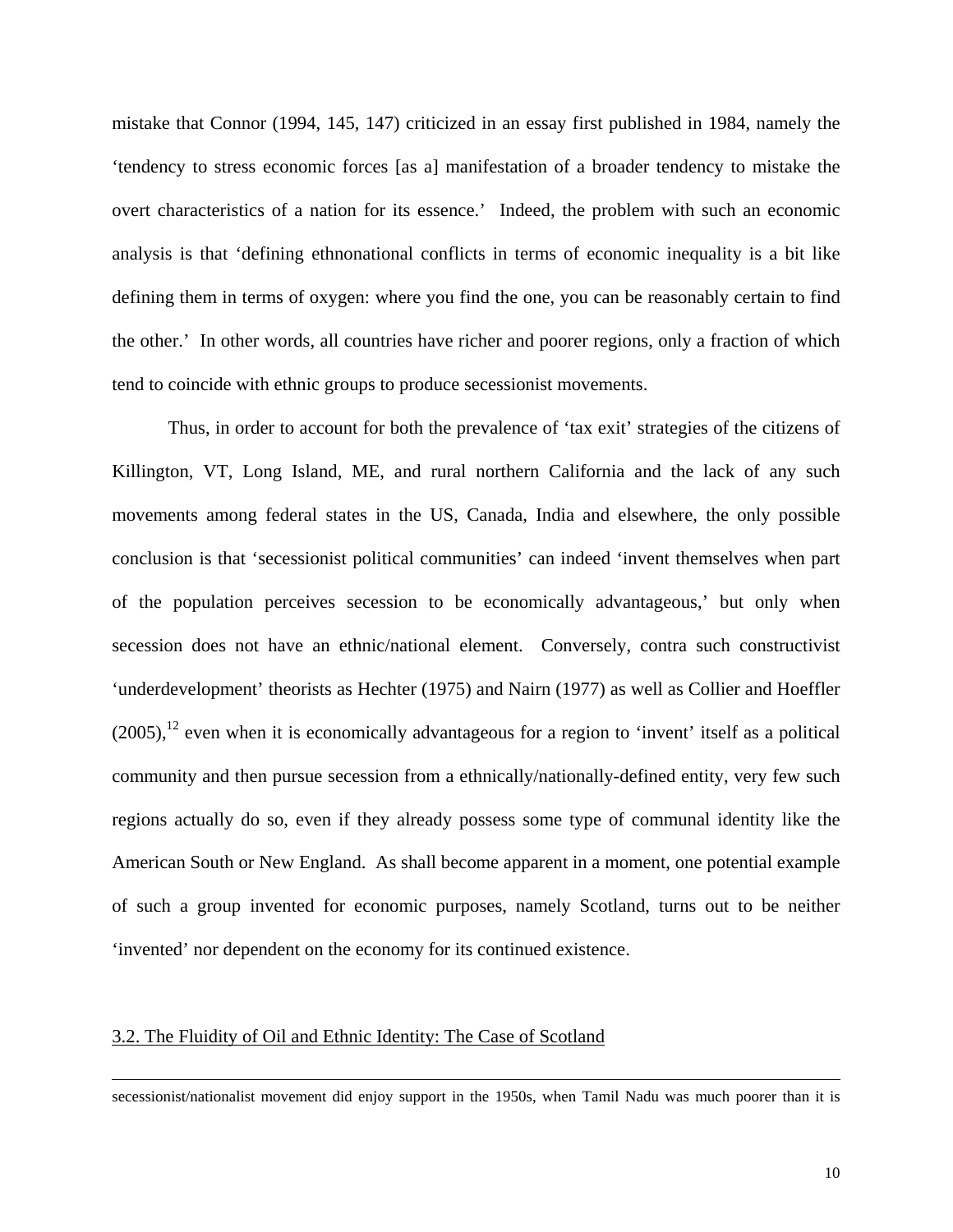Much of the current political economy literature on civil wars has focused on the role of primary commodities, especially oil, in promoting secession. In his analysis, Collier (2001, 147) claims that 'the creation of a political community for the control of a region's natural resources may also create a political community for the ethnic group,' citing as an example the electoral breakthrough of the Scottish National Party (SNP) in 1974 shortly after Scottish oil became valuable. Echoing his aforementioned argument that economic reasons can lead people to 'invent' themselves as a secessionist community, Collier (2002) argues that the Scottish and other such 'people who live above the oil acquire an identity – we are the people sitting on top of the oil. There is always some ethnic group sitting on top of the oil and so they get a political agenda: we are different, we could be rich.<sup> $13$ </sup> More specifically,

In electoral terms Scotland as a political community only dates back to 1974. Something happened between 1970 [when the SNP received 11.4% of the vote] and 1974 [when it received 30.4%] as a result of which many people in Scotland switched to imagining themselves as part of a geographic community, as opposed to their previous class-based political identification. There is little doubt as to the cause, i.e., the dramatic rise in the international price of oil as a result of the Yom Kippur war of 1973 (Collier and Hoeffler 2005, 6-7).

Here again Collier and Hoeffler (2005) adhere to a strict constructivist line, echoing Kasfir (1979, 372)'s argument that, 'if categories are fluid, identity may shift dramatically not only from one ethnic category to another, but from ethnicity to class…' – or vice-versa, as the Scottish case suggests.

There is reason to support Collier and Hoeffler (2005)'s analysis, especially in light of the SNP campaign that 'it's Scotland's oil' in the early 1970's that was credited for the party's

 $\overline{a}$ 

now, partly due to attempts by the central government to impose Hindi as the sole national language (Kohli 1997).<br><sup>12</sup> See Smith (1998, 46-63) for a critique of these two books along similar lines.<br><sup>13</sup> Collier et al. (200

<span id="page-11-0"></span>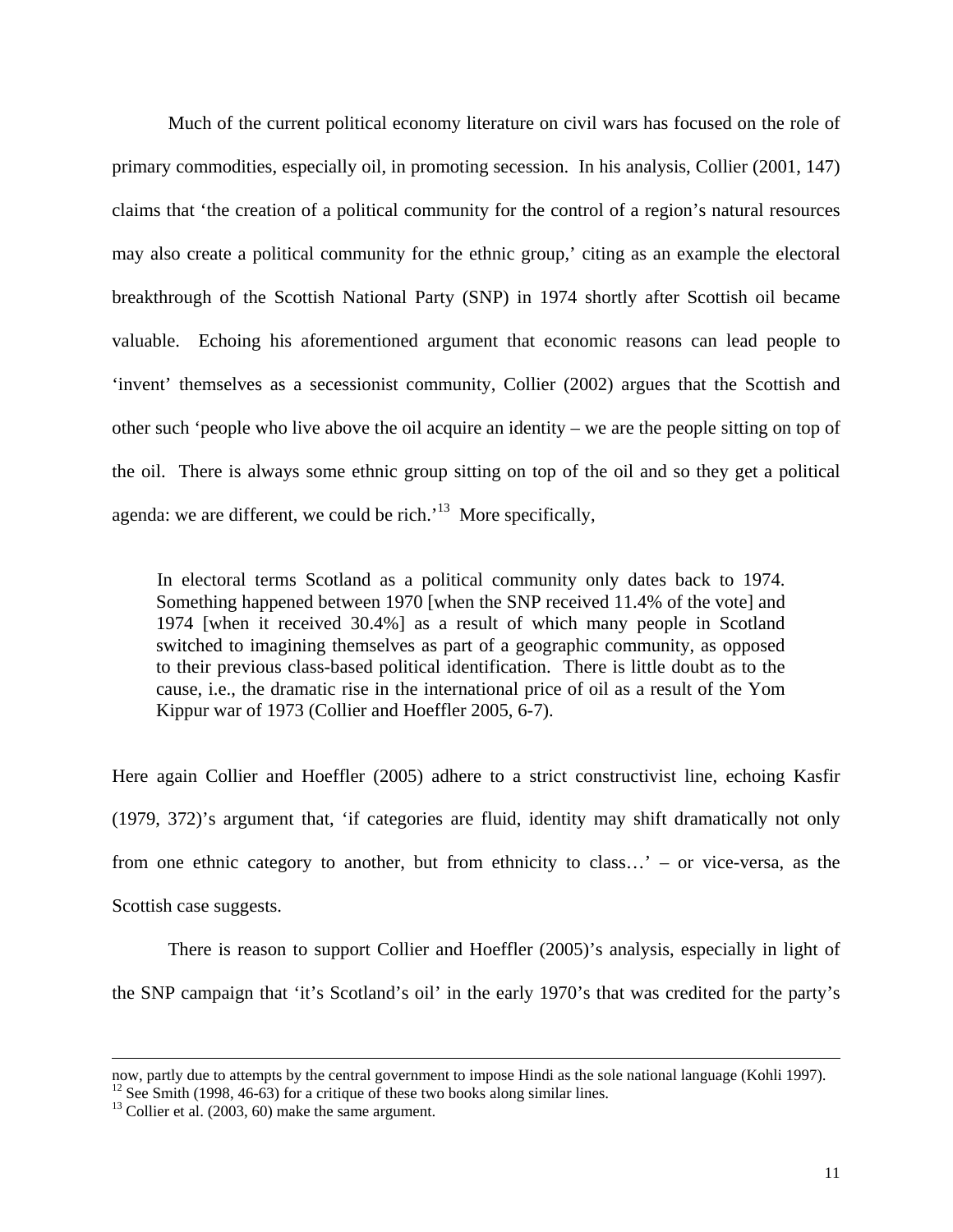success in the 1974 elections (Harvie 1998, 184). Indeed, the SNP continues to link world oil prices and Scottish independence, seen currently in its accusations that

Prime Minister Tony Blair is nicking our oil, while only the SNP want to invest it in Scotland's future. With the current average price of oil at \$45 per barrel and 30 years worth of oil and gas left to exploit, Scotland stands to benefit from our North Sea resources to the tune of 1 trillion dollars in the future.<sup>[14](#page-12-0)</sup>

Furthermore, to see the Scottish attachment to North Sea oil one need merely examine the names given to the oil fields, including those of Scottish castles (Balmoral, Dunbar and Glamis), clans (Argyll, Crawford, Duncan, Esmond, Forbes, Gordon, Hutton, Innes and MacCulloch) and saints (Blane, Clare, Cyrus, Machar, Magnus and Ninian), along with more overtly nationalistic names like Highlander, Ivanhoe, Rob Roy, Saltire (an alternative name for the Scottish flag), Tartan and, most provocative of all, Arbroath, drawn from the Declaration of Arbroath which proclaimed Scottish independence from England in 1320 (Herald 1994).

Nonetheless, Collier and Hoeffler (2005)'s argument is flawed for two reasons. The first is more of an individual mistake than anything inherent to constructivist thought, since even those writers most inclined towards constructivism do not argue that 'Scotland as a political community' (henceforth 'Scotland') dates back only to the early 1970s. Indeed, the aforementioned historian of nationalism John Breuilly (1993, 320-326) has argued that contemporary Scottish nationalism is partially a result of regional aid programmes in the 1960s:, when 'SNP success began… Only because of a fairly good showing before 1971 was the party in a position to exploit the discovery of oil.' Breuilly (1993) and other scholars also look back to the Act of Union in 1707, which left Scotland with its own church as well as a separate

<span id="page-12-0"></span><sup>&</sup>lt;sup>14</sup> <http://www.snp.org/html/news/newsdetail.php?newsID=2810>.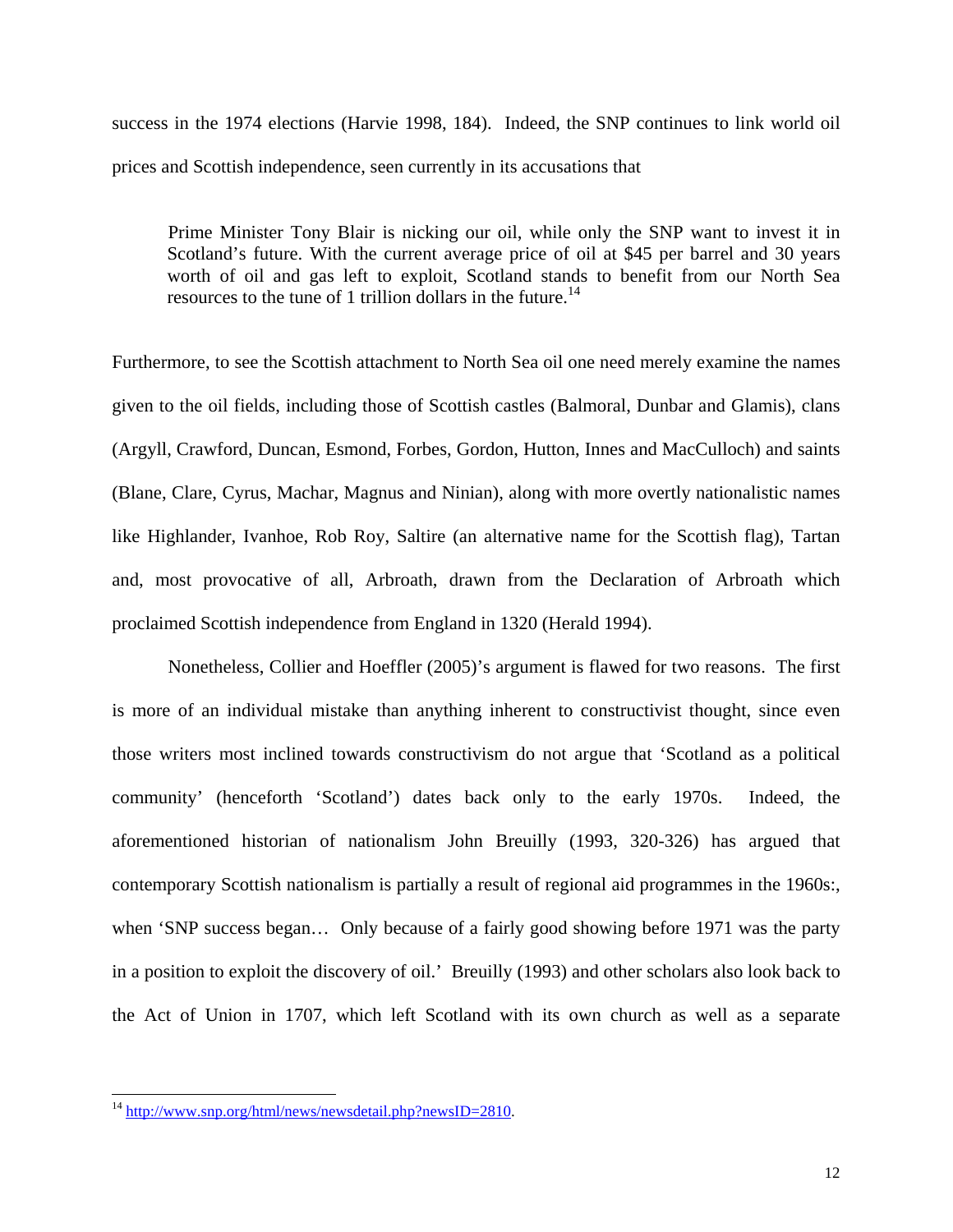university, legal and banking system, all of which helped to create or maintain a separate national identity.[15](#page-13-0)

The second problem with Collier's argument, however, goes straight to the heart of constructivist theory, namely that ethnicity is actually not all that fluid. More specifically in the case of Scotland, it is very difficult to argue that fluctuation in the price of oil is paralleled by a similar fluidity in Scottish national identity, for two reasons. First, the relationship between oil prices and SNP support is much more complicated than Collier and Hoeffler (2005) lead their readers to believe. On one hand, as Figure 1 shows, Collier and Hoeffler (2005) are undoubtedly correct in their argument that oil prices and SNP support rose together in the early 1970s. However, the SNP's fortunes have hardly followed world crude oil prices since 1974. For instance, when oil prices reached their lowest mark in a quarter-century in the late 1990s, the SNP held on to 22.1% in the 1997 general elections, more than it had won in general elections in 1992 (21.5%) or 1987 (14.0%). More troubling for Collier and Hoeffler (2005)'s argument is the fact that, in the early 1980s when oil prices skyrocketed due to the Iran-Iraq war, the SNP only received 11.7% in the 1983 general election. This result represented only 0.3% more than the SNP received in 1970, before 'Scotland' existed, according to the authors.

<span id="page-13-0"></span><sup>&</sup>lt;sup>15</sup> While there was no SNP or general elections allowing the scholar to assess Scottish nationalism electorally in the  $18<sup>th</sup>$  century, Colley (1992, 8) nonetheless argues that, 'for many poorer and less literate Britons [in the  $18<sup>th</sup>$ century], Scotland, Wales and England remained more potent rallying calls than Great Britain, except in times of danger from abroad.' Hastings (1997, 61-62) claims that Scottish nationalism was already a potent force by the time of the Act of Union.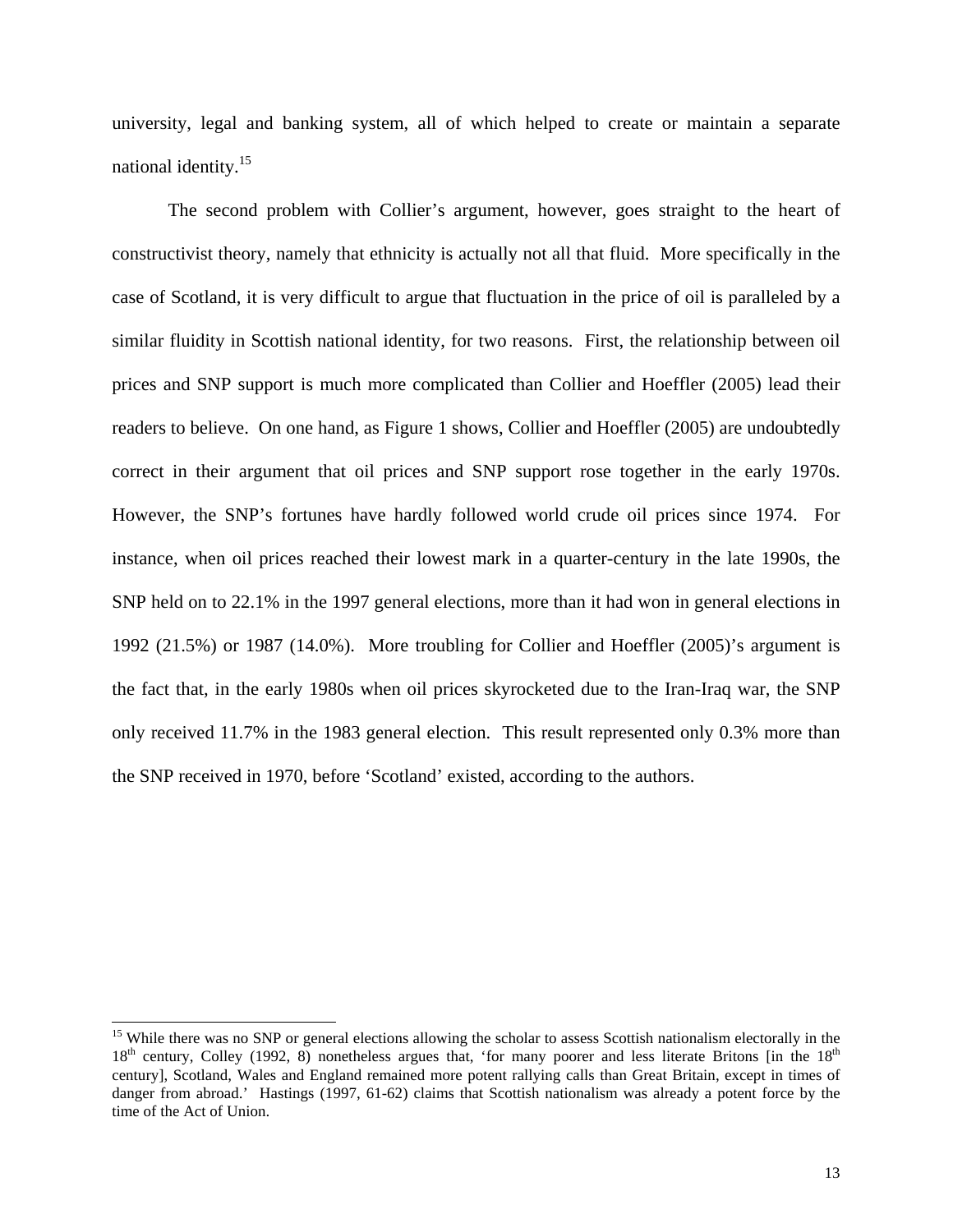

**Figure 1 (Sources: Energy Information Administrationm, US Department of Energy; Wikipedia)** 

There are then three possible explanations for this result: either 1) 'Scotland' temporarily ceased to exist when SNP support dropped below a certain threshold, i.e., some number between 11.7% and  $14\%$ ,  $^{16}$  2) 'Scotland' continued to exist since the threshold was between 11.4% and 11.7%, or 3) once created in the early 1970s, 'Scotland' has continued to exist since then independent of SNP results. Certainly the first two explanations are nonsensical, as they rely on the existence of some arbitrary threshold measuring the existence of Scotland as a political community. The third explanation, while not as bad as the first two, is nonetheless contradictory: if one can attribute the birth of 'Scotland' to the early 1970s based on the increase in SNP support, why should one then neglect SNP results thereafter? Yet this is exactly what Collier and Hoeffler (2005) seem to imply in their argument. Of course, this argument, the only

<span id="page-14-0"></span><sup>&</sup>lt;sup>16</sup> If this threshold were to be at 14% or above it would also indicate that 'Scotland' did not exist in the 1987 general election.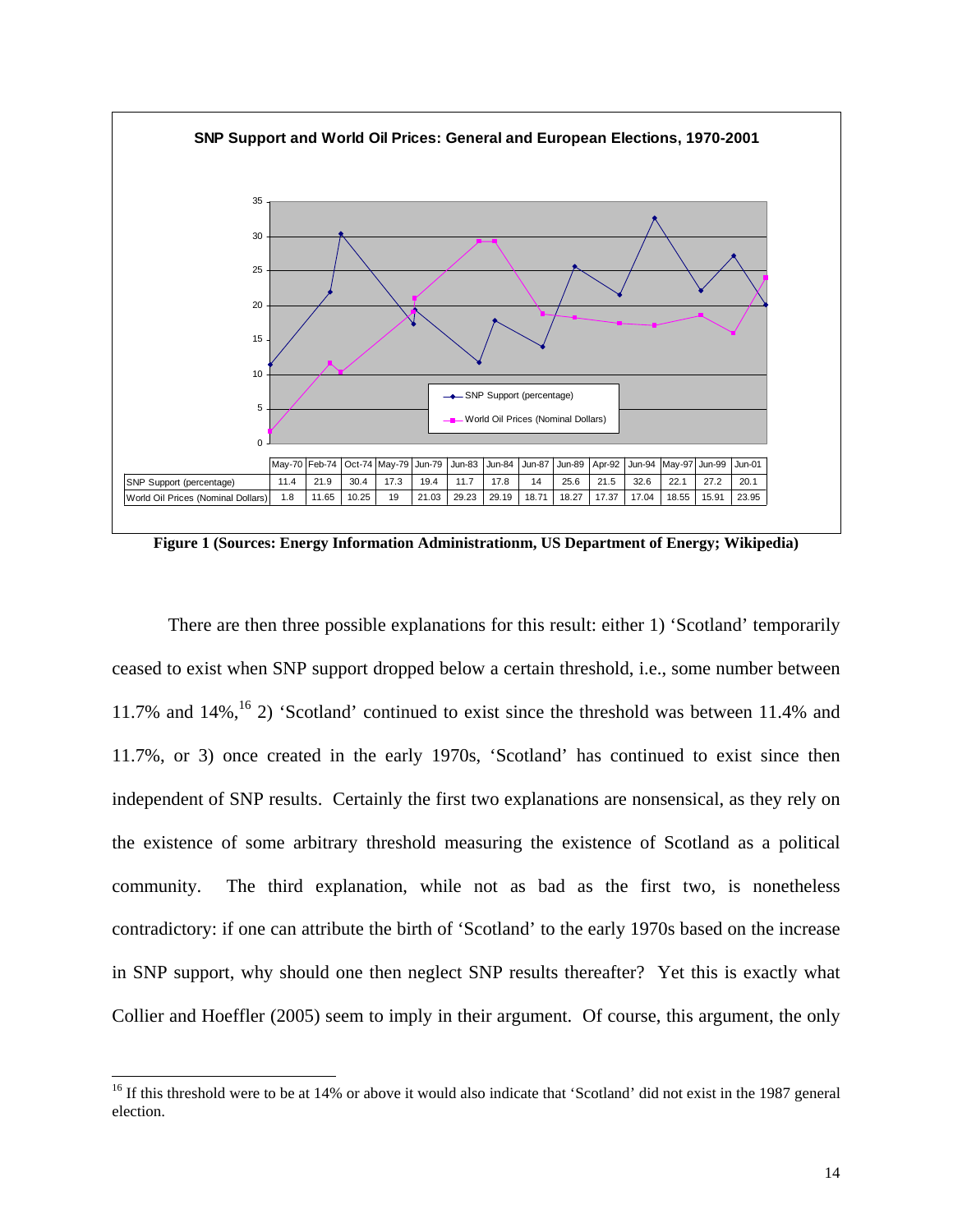of the three that makes sense, is more primordialist than constructivist, since it states that 'Scotland,' once it came into being in the early 1970s, has not fluctuated significantly since then. This point is echoed by Van Evera (2001, 20), a self-declared primordialist, who writes 'ethnic identities, while constructed, are hard to reconstruct once they form.'

Of course, if one is to take Collier and Hoeffler (2005)'s argument to its logical conclusion, one should not only examine SNP support across all of Scotland but also in those areas which have the greatest claim to the North Sea oil. Most North Sea oil that makes its way to Scotland arrives one of three terminals, namely Cruden Bay in the constituency of Banff and Buchan (which received 43.8% of all offshore oil in 2000), Sullom Voe in the Shetland islands (35.9%) and Flotta in the Orkney islands (10.7%) (Department of Trade and Industry 2001). Residents of all three areas could logically claim that the oil is 'theirs' and would therefore be expected to vote more for the SNP when oil prices are high than other parts of Scotland which see little direct benefits from the oil industry.

Yet, as figure 2 shows, electoral support for the SNP in Banff and Buchan has hardly followed the price of oil since 1970; indeed, if anything, it has had an inverse relationship, with the exception of the period 1970-1974. (I leave it out the data for the Orkney and Shetland islands here as the SNP ran a local candidate in only six of nine general elections since 1970.)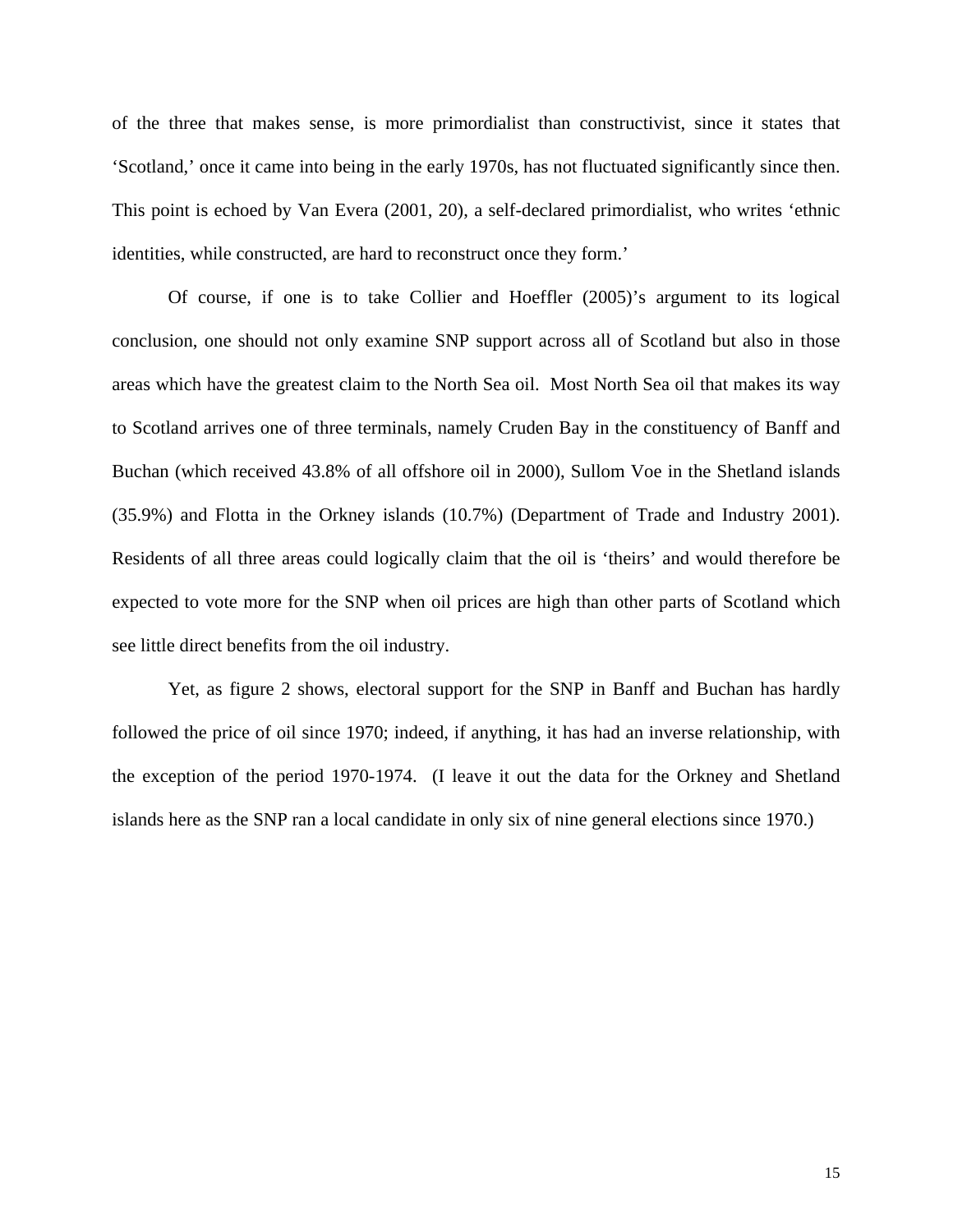

**Figure 2 (Sources: See Figure 1; [http://www.election.demon.co.uk\)](http://www.election.demon.co.uk/)** 

Similarly, if we examine European elections between 1979 and 1992, $^{17}$  in which the Orkney and Shetland islands formed part of the Highlands and Islands constituency while Banff and Buchan was subsumed in North-East Scotland, it is obvious that SNP support again shows little relationship with the price of oil, as seen in Figure 3.

<span id="page-16-0"></span><sup>&</sup>lt;sup>17</sup> The UK changed to a proportional representation system for European elections in 1999, whereby Scotland now consists of a single constituency.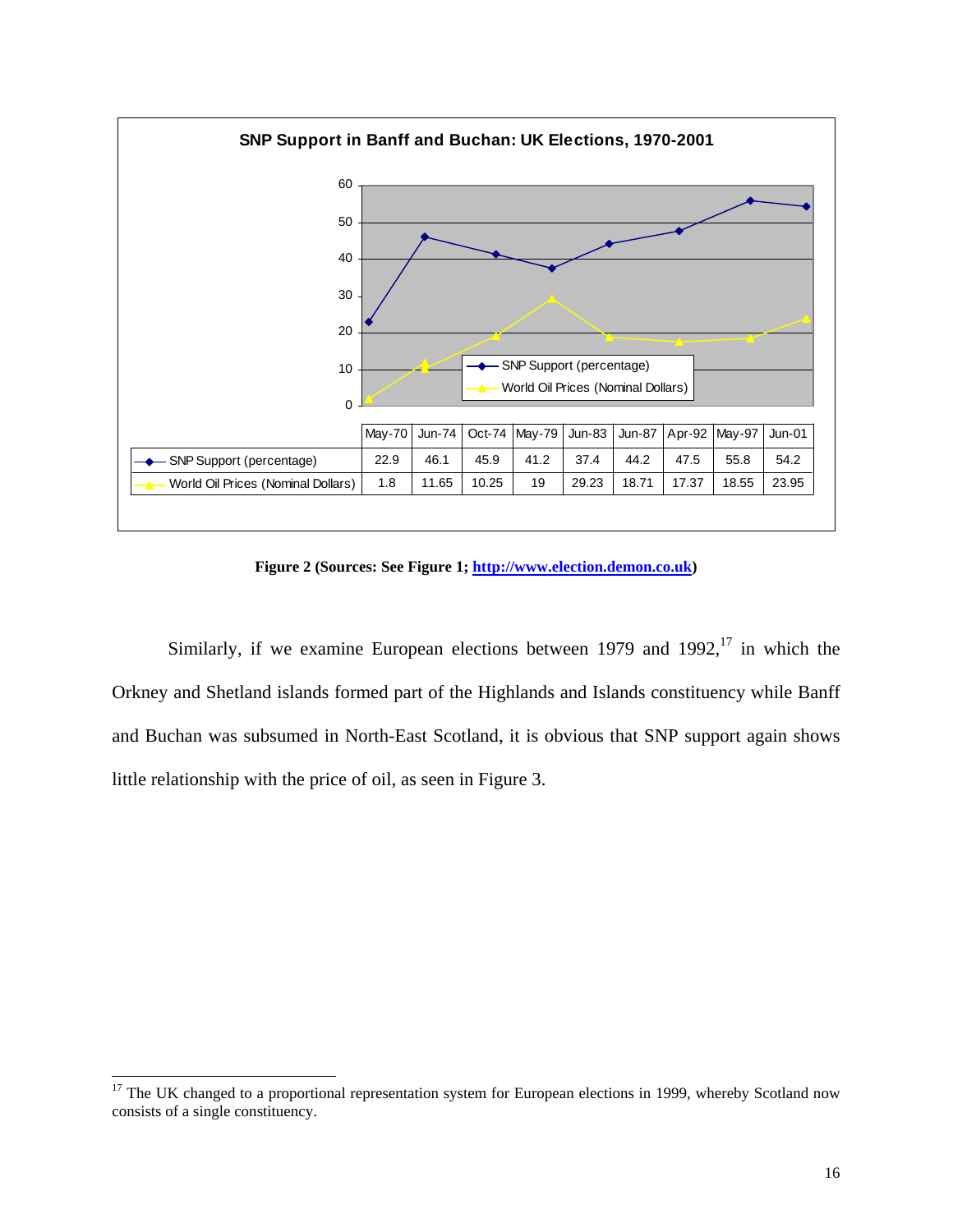<span id="page-17-0"></span>![](_page_17_Figure_0.jpeg)

**Figure 3 (Sources: See Figure 2)** 

The second problem with arguing that the fluidity of oil and national identity are somehow correlated is that SNP support and Scottish nationalism are not one and the same. Indeed, SNP support can and has wavered due to factors other than Scottish nationalism, namely decisions taken by the SNP leaders, other political parties, the central government and other groups: obvious examples include the Kilbrandon Royal Commission report of 1973, the establishment of the Scottish Constitutional Convention in 1989 or referenda on devolution in 1979 and 1997. In other words, even if one were to agree that ethnic/national identity is as fluid as constructivists claim it to be, this fluidity would nevertheless remain very difficult to measure with electoral data.<sup>18</sup> As Horowitz (1998, 27) writes, 'party politics is thus not a perfect reflection of ethnic conflict.'

<sup>&</sup>lt;sup>18</sup> This same problem applies to Manor (1996, 463-464)'s analysis of voting in the Telegana region of Andhra Pradesh in South India, where a local nationalist party won the elections in 1971, the Congress Party won the 1977 and 1980 elections and, finally, a regional party won the 1983 elections. As the Scottish example shows, one cannot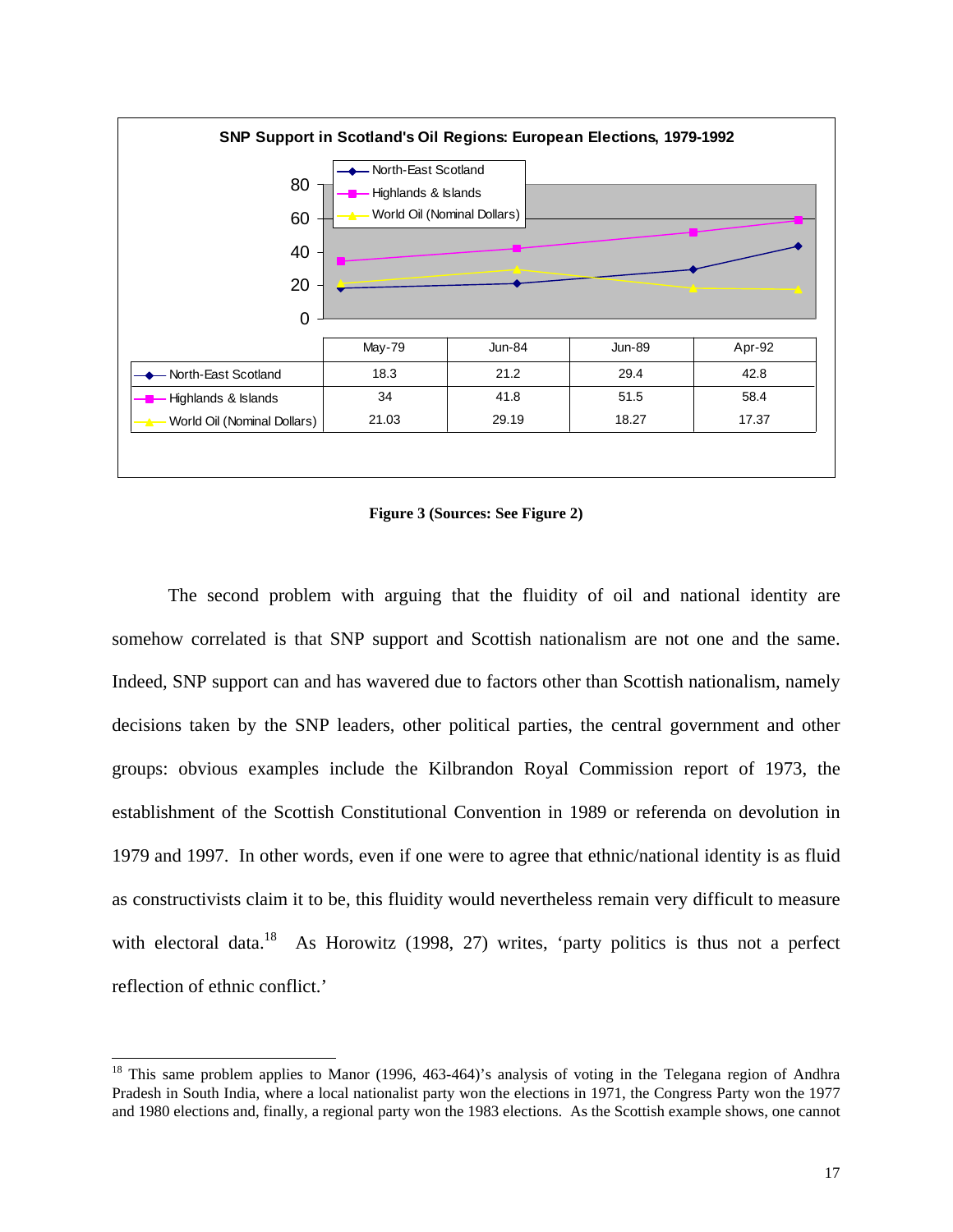An alternative to SNP election results that can be considered more reliable is polling data, which is available for the period 1985-1996 on the questions of Scottish independence and devolution (i.e., a separate Scottish Parliament).<sup>19</sup> The results, plotted in Figure 2, show two things, both of which already confirm the SNP results discussed above. First, there is again no relationship between oil and national identity in Scotland, measured either on the basis of support for independence or devolution. Second, support for devolution and independence varied very little over the period in question, much less than both SNP support *and* oil prices.<sup>[20](#page-18-1)</sup>

![](_page_18_Figure_1.jpeg)

**Figure 4 (Sources: See Figure 1 and Footnote 19)** 

 $\overline{a}$ 

so easily claim that the election results are an examples of how 'political identities wax and wane… with great speed and fluidity.'

<span id="page-18-1"></span><span id="page-18-0"></span>

<sup>&</sup>lt;sup>19</sup> <http://www.bbc.co.uk/politics97/devolution/scotland/briefing/scotpolls.shtml>.<br><sup>20</sup> This point is confirmed by Brand et al. (1983, 465), who write that 'there seems to have been no relation between this proportion [of around 20% support for independence] and the percentage which voted SNP.'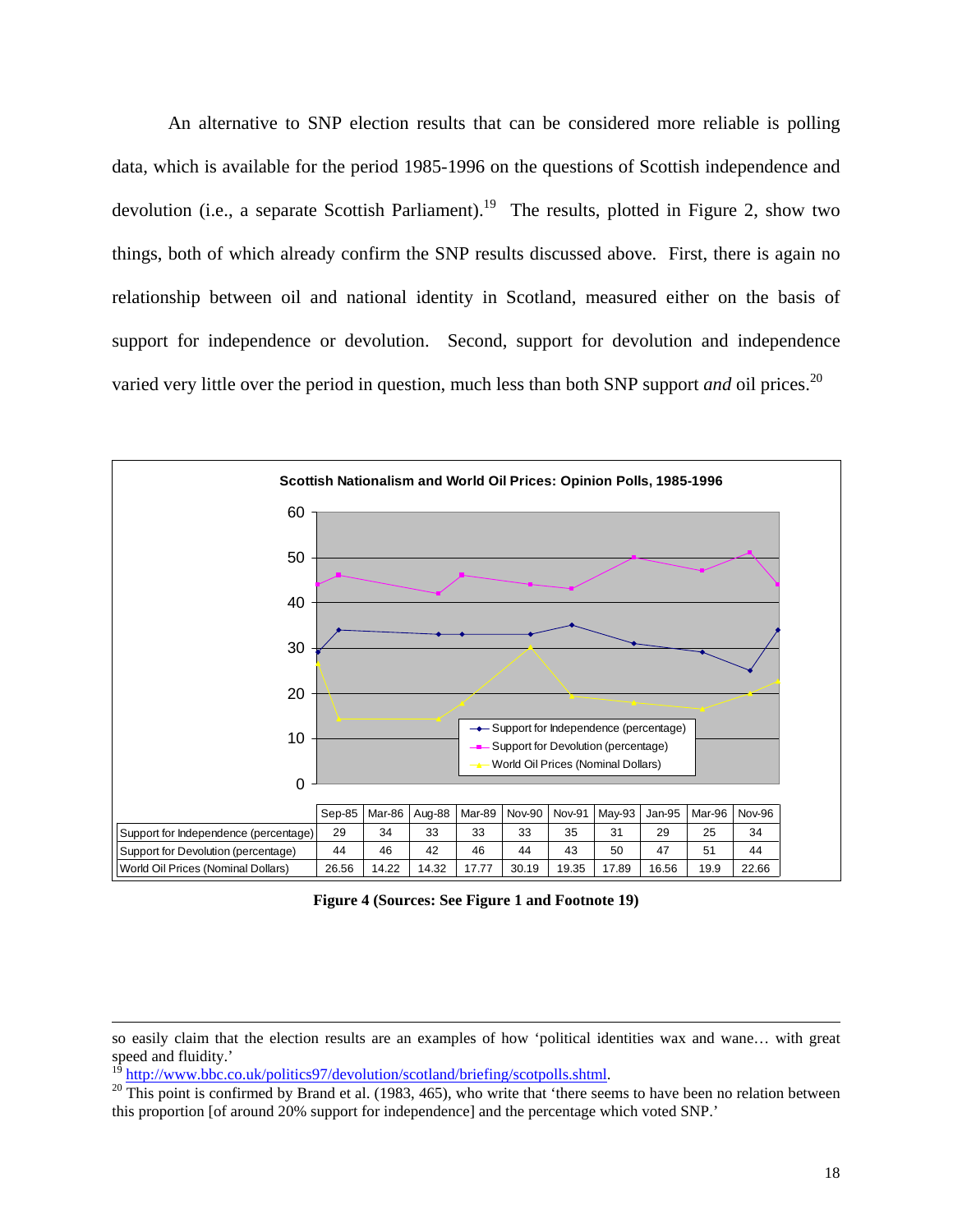<span id="page-19-2"></span>Thus one can safely conclude that, over the past few decades, Scottish national identity has remained unaffected by oil prices and, if one is to extrapolate from the opinion poll data, relatively unchanged in intensity over decades.<sup>21</sup> Such a result would be hardly surprising to a non-constructivist, who would merely note the way Scotland – which was traditionally divided between Gaelic-speaking Highlanders and Scots-speaking Lowlanders, among other divisions<sup>22</sup> – has been able to forge and maintain a strong national identity since at least the nineteenth century. Indeed, as already noted, Scottish nationalists have been able to build upon a common history dating back to 1707 and even before.<sup>[23](#page-19-2)</sup>

# 3.3. Conclusion

In our examination of recent political economy literature I have shown how Collier and Hoeffler (2005) have overestimated both how easy it is for people to 'invent' themselves as a political community when it is economically advantageous and how fluid and shifting the identities of these communities are when they do exist. While Chandra (2001) and others have remarked how few scholars have employed constructivist theory in political economy literature, quite the opposite is true as regards Collier and Hoeffler (2005), who instead rely upon an extreme form of constructivism. Yet what is the solution to the excesses of extreme constructivism? Should one merely agree with scholars like McCrone (2002, 307), who writes that, while national identity 'is not fixed and can change over time,… a person's sense of

<span id="page-19-0"></span><sup>&</sup>lt;sup>21</sup> Brand et al. (1983, 465) write that 'research has shown that the level of support for home rule has been remarkably steady since at least the late 1940s.'

<span id="page-19-1"></span> $22$  Cohen (1996, 805) writes that 'Scotland is a country of enormous heterogeneity in almost every significant aspect.'

 $^{23}$ I have been able to examine Scotland in good detail because of the large amount of data available: sadly, detailed opinion surveys and regular election results are not common among many other such potentially secessionist regions. However, there is nothing to suggest that Scotland is somehow an anomaly compared with other such potentially secessionist regions, which, in the cases of Slovenia, Catalonia, Quebec and others, are as if not more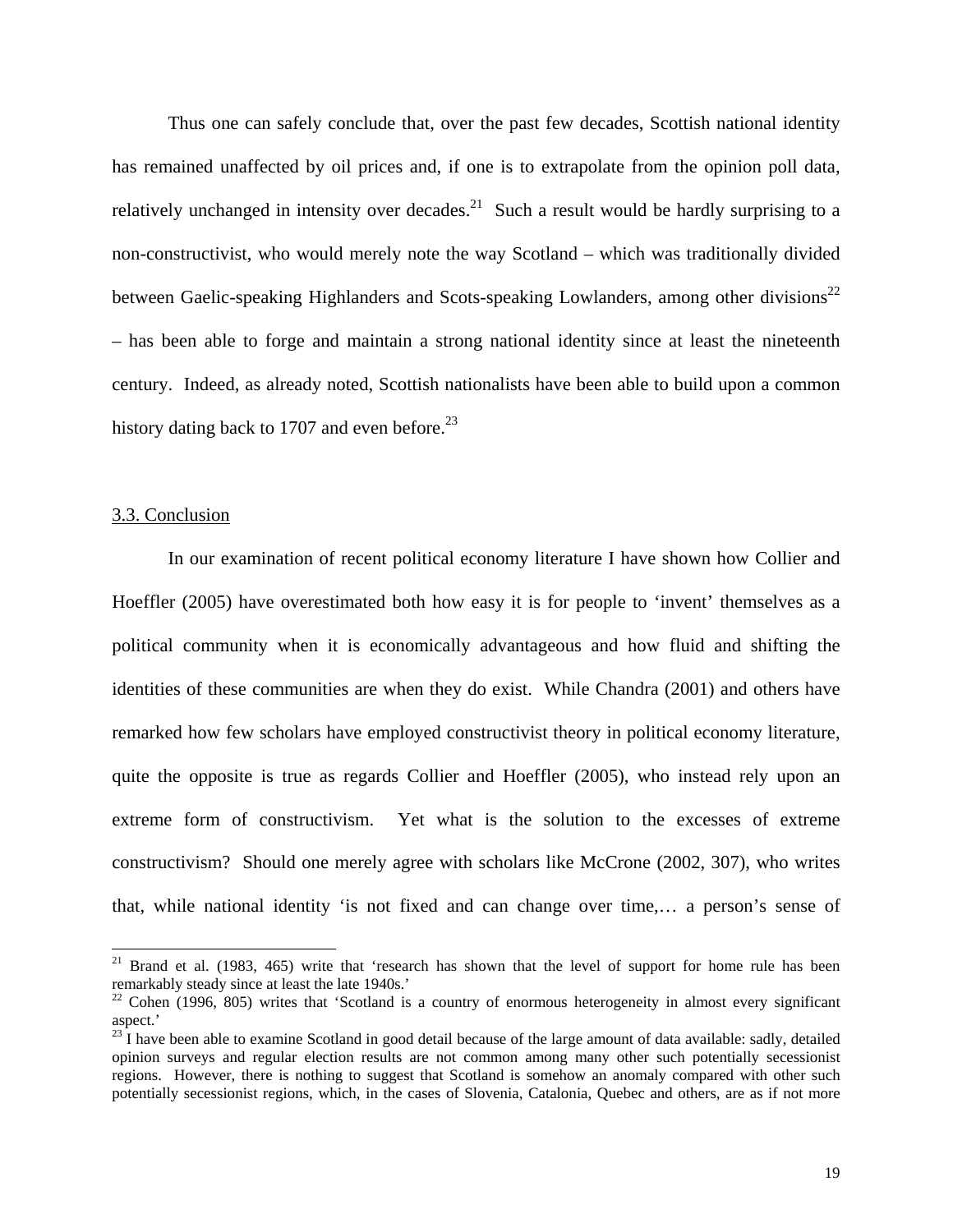national identity is not in a perpetual state of flux'? Or should one discard constructivism altogether and agree with the primordialists that ethnicity does indeed have a central, unchanging core? In place of these two options I rather suggest a third solution in the next section, namely a modified 'common language' approach.

# **4. A Modified Common Language Approach**

### 4.1. Introduction

l

The problems presented by an extreme form of constructivism should not, of course, detract from the larger constructivist project. One could just as easily criticize the problems of extreme primordialism evident in the sociobiological school of Van den Berghe and others, pointing to a need to find a middle path between constructivism and primordialism as such selfstyled 'ethnosymbolists' as Hutchinson, Smith and others have attempted to do. Yet, at the same time, it is important to recognize that, perhaps, a moment has come for the field of ethnic studies to move beyond this simple dichotomy – or more accurately, continuum – which has dominated the field for the past four decades. Such a task has already been undertaken by Fearon and Laitin (2000) in their criticism of the whole 'quantoid' approach. They argue that social scientists should be concerned with using 'ordinary language' definitions of terms, which are constructed by finding principles of attribution based on intuition and popular usage. In their attempts to cover the groups intuitively understood to be ethnic while excluding those groups not normally considered as ethnic, Fearon and Laitin (2000, 3-4, 20) eventually come up with a definition of ethnic groups as 'groups larger than a family for which membership is reckoned primarily by

ethnically homogenous. It is, on the other hand, only prudent to call for similar such examinations of nationalist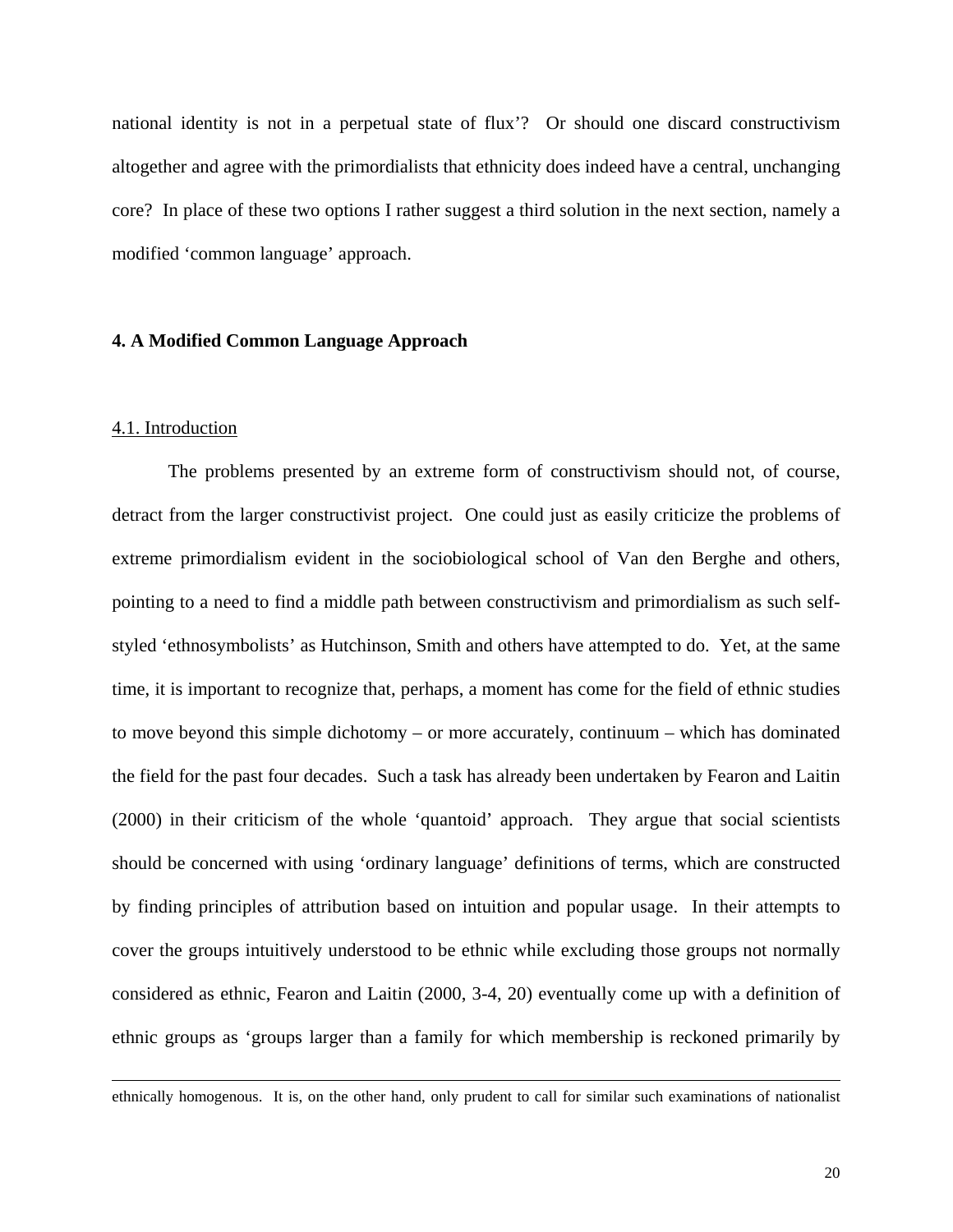descent, is conceptually autonomous and has a conventionally recognized 'natural history' as a group.' This approach can be seen as the social science equivalent of the lowest common denominator, where the definition uses the least amount of description necessary to cover all applicable cases but no more.

The common language definition is more suitable for use in political economy than the 'quantoid' approach for two reasons. First, in relying upon popular usage to provide a definition, it mimics a dictionary but in a specific academic context. Such a definition therefore makes it easy for academics to step down out of their ivory towers and discuss with policy makers and the general public, who tend to be unversed in theories of ethnicity and nationalism, the relationship between ethnicity and various political and economic factors without getting bogged down in explaining the definition of ethnicity. Indeed, Connor (1994, 91) has often remarked how debates over definitions have frustrated him and other scholars from progressing in their study of the subject, writing that such terms as '"nation" and "nationalism"… are shrouded in ambiguity due to their imprecise, inconsistent and often totally erroneous usage.' Furthermore, the 'linguistic jungle that encapsulates the concept of nationalism has only grown more dense' over time. In being both precise and correlated with popular usage, the common language approach is therefore more suitable for giving policy recommendations than the 'quantoid' approach.

Second and as important, the common language definition gives certain key qualities that must be present for an ethnic group to exist, thereby allowing researchers to construct data sets based on such a definition.<sup>24</sup> Indeed, some scholars do not give any such key qualities: Hutchinson and Smith (1996), for example, admit that not all of their six characteristics of

 $\overline{a}$ 

<span id="page-21-0"></span>

movements where such data exists.<br><sup>24</sup> For one example of such a data set, based on the common language definition, see Fearon (2003).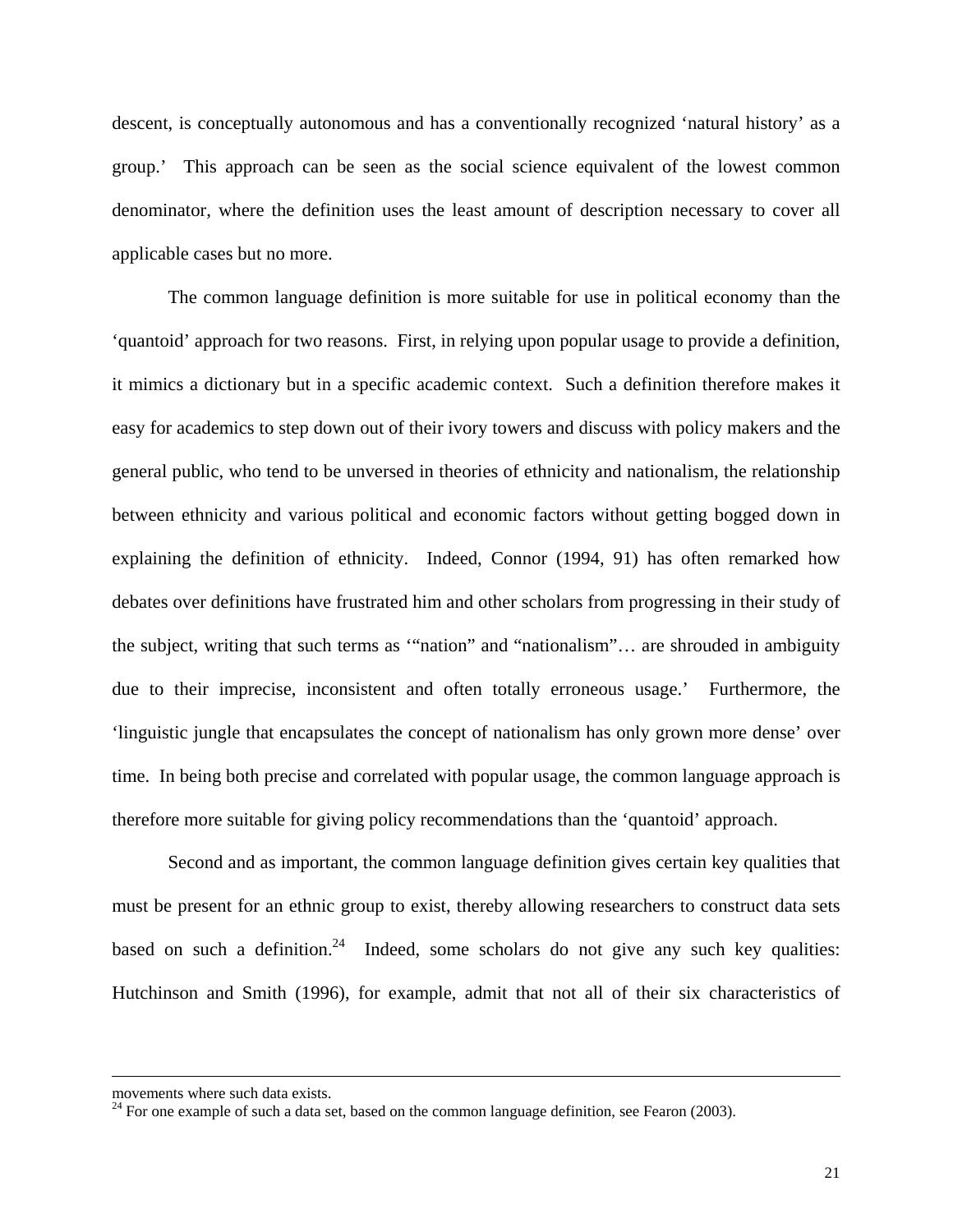ethnicity are essential for an ethnic group to exist.<sup>25</sup> However, many 'quantoid' theorists already do list similar key qualities in their definitions – see for instance the writings of Nash (1996, 25), whose three essential criteria for the creation and maintenance of ethnicity are assumed kinship ties, commensality and a common cult. Again, however, one is struck by the technical nature of such a definition, relying on the rarely-used (and even less understood) concept of commensality; Nash's three criteria are unfortunately indicative of the 'quantoid' approach to defining ethnicity using often obscure and complicated terminology. If the scholar is to use a set of criteria that clearly marks ethnicity, (s)he should rely upon criteria that correlate with popular usage.

As noted, the definition relies on three aspects of ethnicity, namely a common descent, conceptual autonomy and a 'natural history.' The first and third qualities are, as noted above, relatively common among definitions of ethnicity: while descent features most strongly in primordialist definitions, a common history is strongly emphasized by Smith and his fellow ethnosymbolists in their discussion of myth and memory. The second quality is Fearon and Laitin (2000, 9)'s attempt to avoid including such groups as Indian castes and the British upper class, in that 'an aristocracy cannot exist – conceptually – unless commoners exist, and the same applies for classes and castes. By contrast, the existence of an ethnic category does not depend conceptually on the existence of any particular other ethnic category.' In other words, the conceptual autonomy roughly corresponds to whether a group is defined by its internal attributes or in opposition to another such group.

<span id="page-22-0"></span> $25$  The authors write that ethnic groups 'habitually exhibit, albeit in varying degrees, six main features.' It does not help matters that, almost alone in the field, Hutchinson and Smith write about *ethnies*, or 'ethnic communities,' rather than ethnic groups; similarly and equally unhelpfully, sociobiologists like Van den Berghe use the word 'ethny.'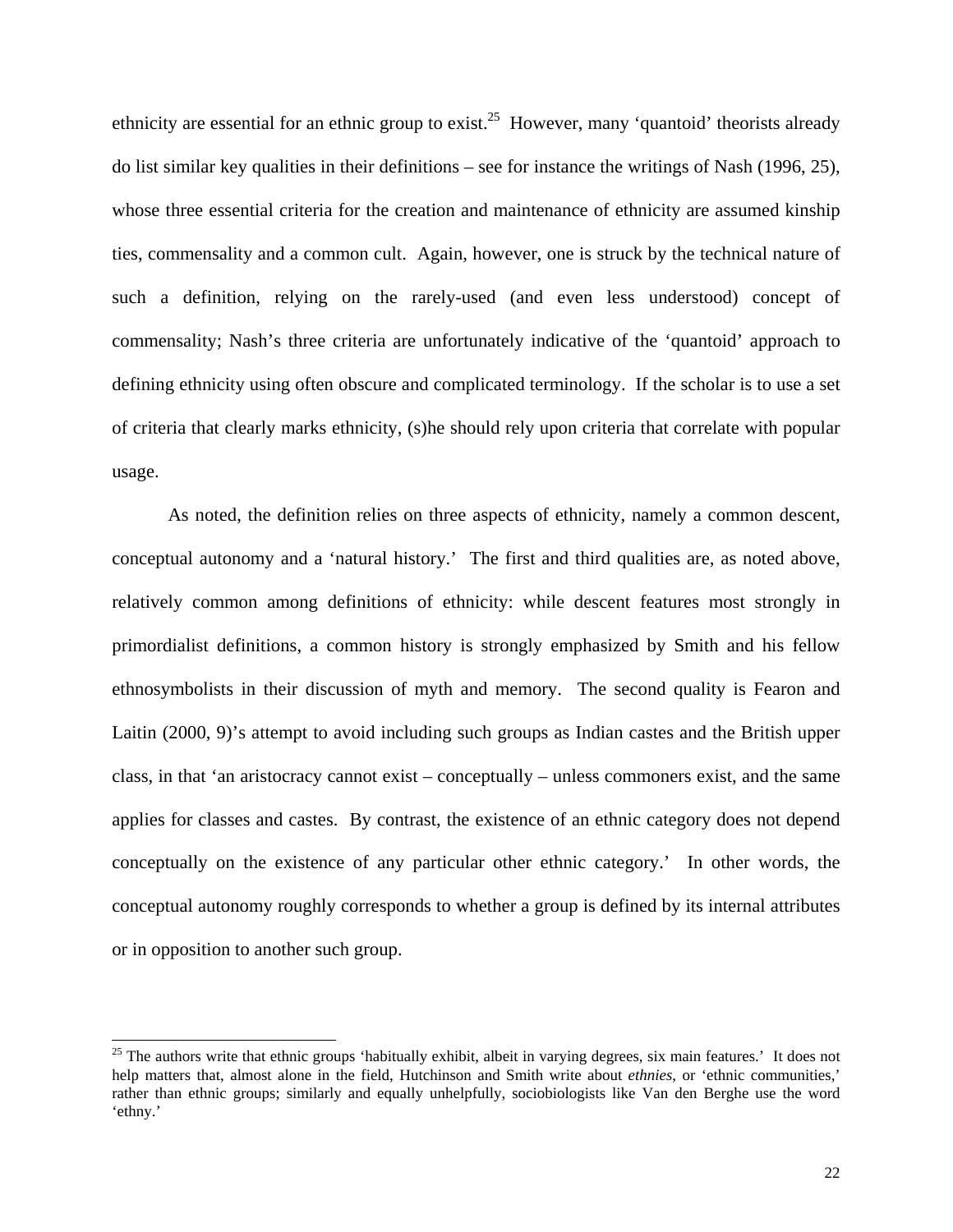Yet there are several problems with the use of conceptual autonomy as a defining factor for ethnicity. First, as already noted in the case of commensality, it is hardly likely that conceptual autonomy is a criterion that would correlate with popular usage. Second, while Fearon and Laitin (2000, 16) agree that 'it is an empirical fact that ethnic groups "understand themselves" through contrasts with other ethnic groups,' they fail to recognize that there are no ethnic groups (or nations) in recorded history that have not in some way defined themselves in opposition to another such group or groups.<sup>26</sup> Conversely, one cannot easily argue that castes and classes are not conceptually autonomous: members of high castes in India and the upper class Britain are the descendents of invaders from central Asia and Normandy, respectively, who were, at the time, ethnically different from the resident population. Indeed, the same argument applies to the Tutsis and Hutus in Rwanda and Burundi, whom Fearon and Laitin (2000) nonetheless claim to be conceptually autonomous.

# 4.2. The Importance of the Homeland

A better way to exclude classes and castes from a typology of ethnicity – while also including Hutus and Tutsis – is the notion of a homeland. Traditionally understood as the 'original' home of an ethnic group, the homeland is much more readily used in popular discussion of ethnicity than conceptual autonomy. Smith (1998, 63) includes a homeland in his definition, noting that

Ethnic nationalists… desire the land of their putative ancestors and the sacred places where their heroes and sages walked, fought and taught. It is a historic or ancestral 'homeland' that they desire, one which they believe to be exclusively 'theirs' by virtue of links with events and personages of earlier generations of 'their' people.

<span id="page-23-0"></span><sup>&</sup>lt;sup>26</sup> Cf. Cohen (1978, 389), who writes that 'ethnicity has no existence apart from interethnic relations.'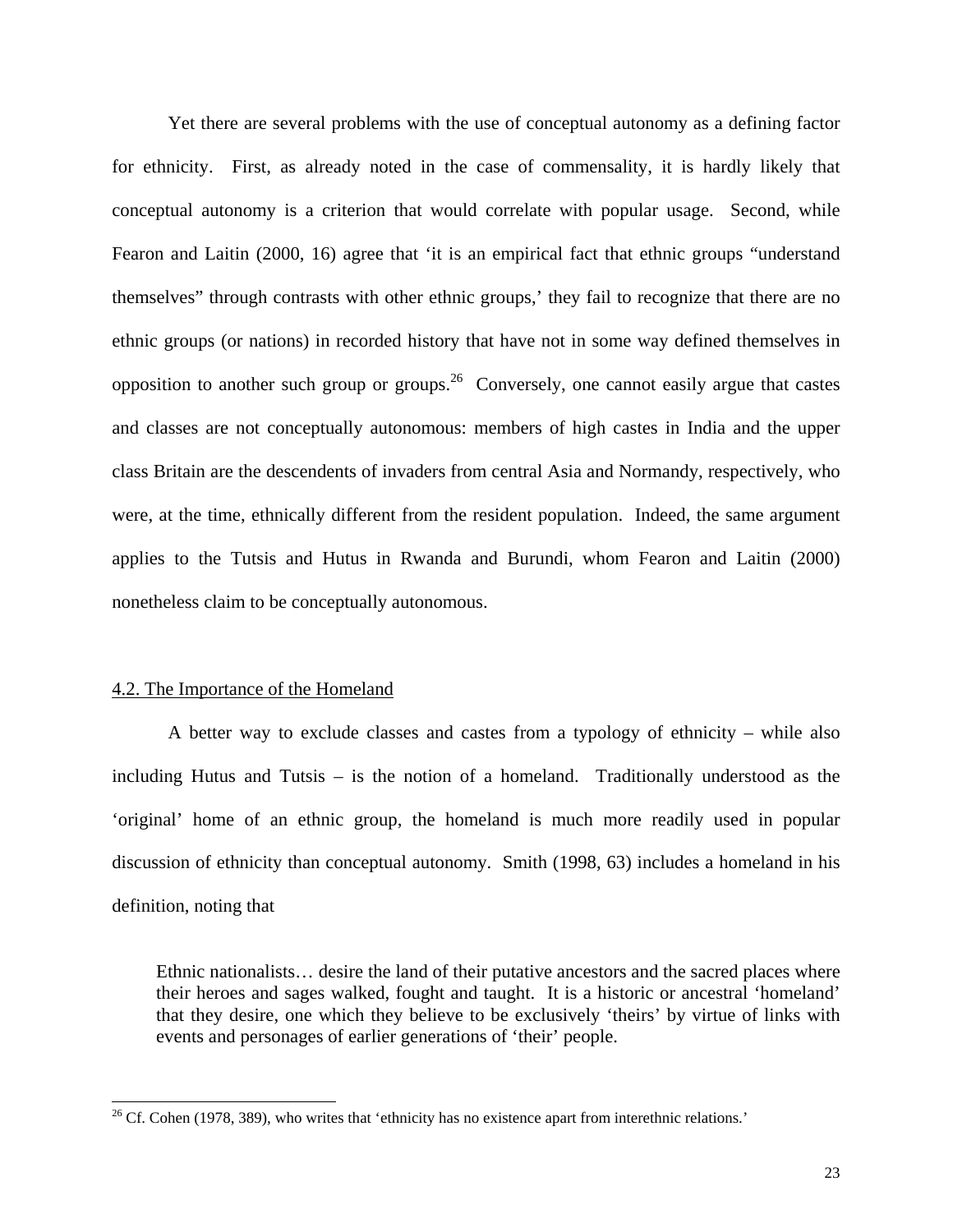The 'historic' land… where terrain and people have exerted mutual, and beneficial, influence over several generations. The homeland becomes a repository of historic memories and associations… The land's resources also become exclusive to the people; they are not for 'alien' use and exploitation.

The homeland is missing from the common language definition because Fearon and Laitin (2000) attempt to include the Roma (Gypsies), who do not live in a definable territory. However, this case is somewhat controversial, as many if not most Roma conceive of themselves as the descendents of immigrants from north-west India. (This is reflected in the presence of a red 16-spoke wheel in the middle of the Romani national flag, copied directly from the Indian national flag.) Furthermore, as the Roma are as the sole example of an ethnic group without a homeland given by Fearon and Laitin  $(2000, 11)$ ,<sup>27</sup> it is possible that it is the exception that proves the rule. $^{28}$ 

A homeland also provides a way to exclude classes and castes yet include groups like the Tutsi and Hutus. Despite the fact that the both the British upper classes and high castes in India descend from foreign invaders,<sup>29</sup> this fact has little to no relevance in contemporary British and Indian societies, since neither group claims Normandy or central Asia as their homeland.<sup>30</sup> Contrarily, the idea that Tutsis are originally from Ethiopia while the Hutus are indigenous to the

<span id="page-24-1"></span><span id="page-24-0"></span>

<sup>&</sup>lt;sup>27</sup> Toft (2001, 6) also notes the Roma as the only ethnic group without a homeland.<br><sup>28</sup> Of course, one could argue that Fearon and Laitin have implicitly included a homeland in their definition, since the 'natural history' of an ethnic group they include must take place in some territory – which with most ethnic groups corresponds to their homeland.

<span id="page-24-2"></span> $^{29}$  Cf. Cordaux et al. (2004), who show stronger genetic links between high castes in both North and South India to central Asians than to tribal groups in both areas.<br><sup>30</sup> In fact, one could argue that both groups have so successfully indigenized themselves that they are emblematic of

<span id="page-24-3"></span>their respective nations. In Britain one need merely note the popular title of 'England's Rose' bestowed upon the aristocrat Princess Diana, while in India the highest caste, the Brahmins, are the priests in the religion most central to Indian identity, namely Hinduism.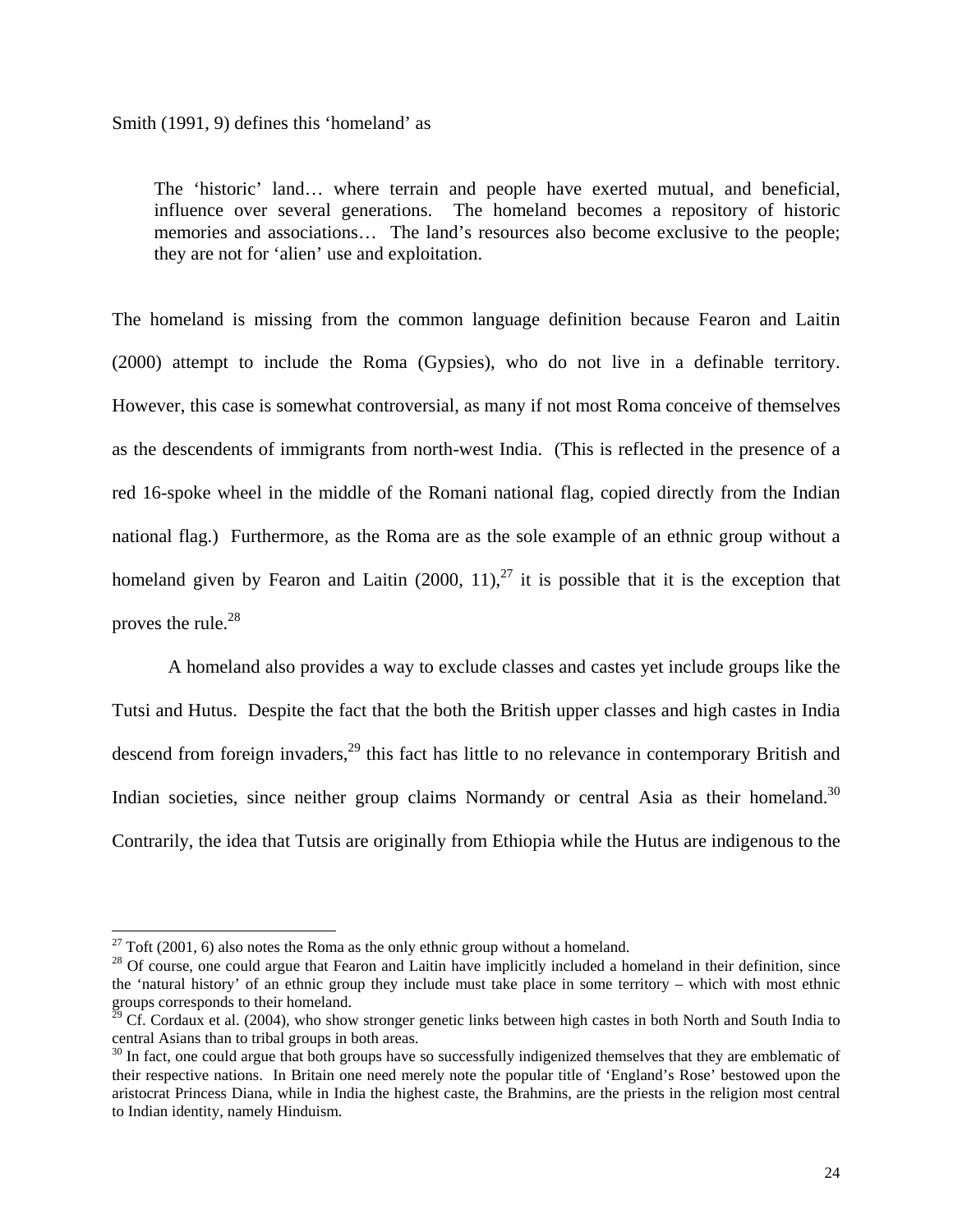Great Lakes Region has great contemporary resonance in regional ethnic politics, playing, for instance, a large role in the 1994 Rwandan genocide.

One possible response to substituting a homeland for conceptual autonomy in the common language definition is that, by excluding castes and classes and including the Roma, it results in the same set of groups as the original definition and is therefore no better or worse. However, there are two very good reasons to include a homeland in a definition of ethnicity. First, recent political economy scholarship has shown how important ethnic homelands are to the study of ethnic conflict and war. Toft (2001, 5-6) argues that 'the likelihood of ethnic war is largely a function of how the principal antagonists – a state and its dissatisfied minority – think about a territory in dispute… Ethnic groups will seek to rule territory in which they are geographically concentrated, especially if that region is a historic homeland.' On the other hand, 'conceptual autonomy' seems to play little role in predicting conflict or war between groups; one need merely note the prevalence of caste conflict across India and various degrees of class conflict across nearly the whole world.<sup>[31](#page-25-0)</sup>

Second, the addition of a homeland to the definition allows us a better way to tackle the controversial question of whether racial groups should be included in a set of ethnic groups. According to the original common language definition, races cannot unquestionably qualify as ethnic groups since they are not clearly conceptually autonomous: as with castes and classes, they are largely defined in opposition to other groups rather than their internal characteristics.<sup>32</sup>

<span id="page-25-0"></span> $31$  For one example of how caste conflict plays out in contemporary South India, see Harriss (2003). There remains, however, more research to be done into the differences between conflict generated between conceptually autonomous groups and non-conceptually autonomous groups.<br><sup>32</sup> Banton (1983, 106) writes that 'ethnicity is generally more concerned with the identification of "us," while racism

<span id="page-25-1"></span>is more oriented to the categorisation of "them".' To make this point in more down-to-earth terms, one need merely question the concept of 'White Pride' put forth by white supremacists: what, exactly, is there to be proud about being white, other than not being black? As I shall show in a moment, the opposite case of 'Black Pride' is more complex.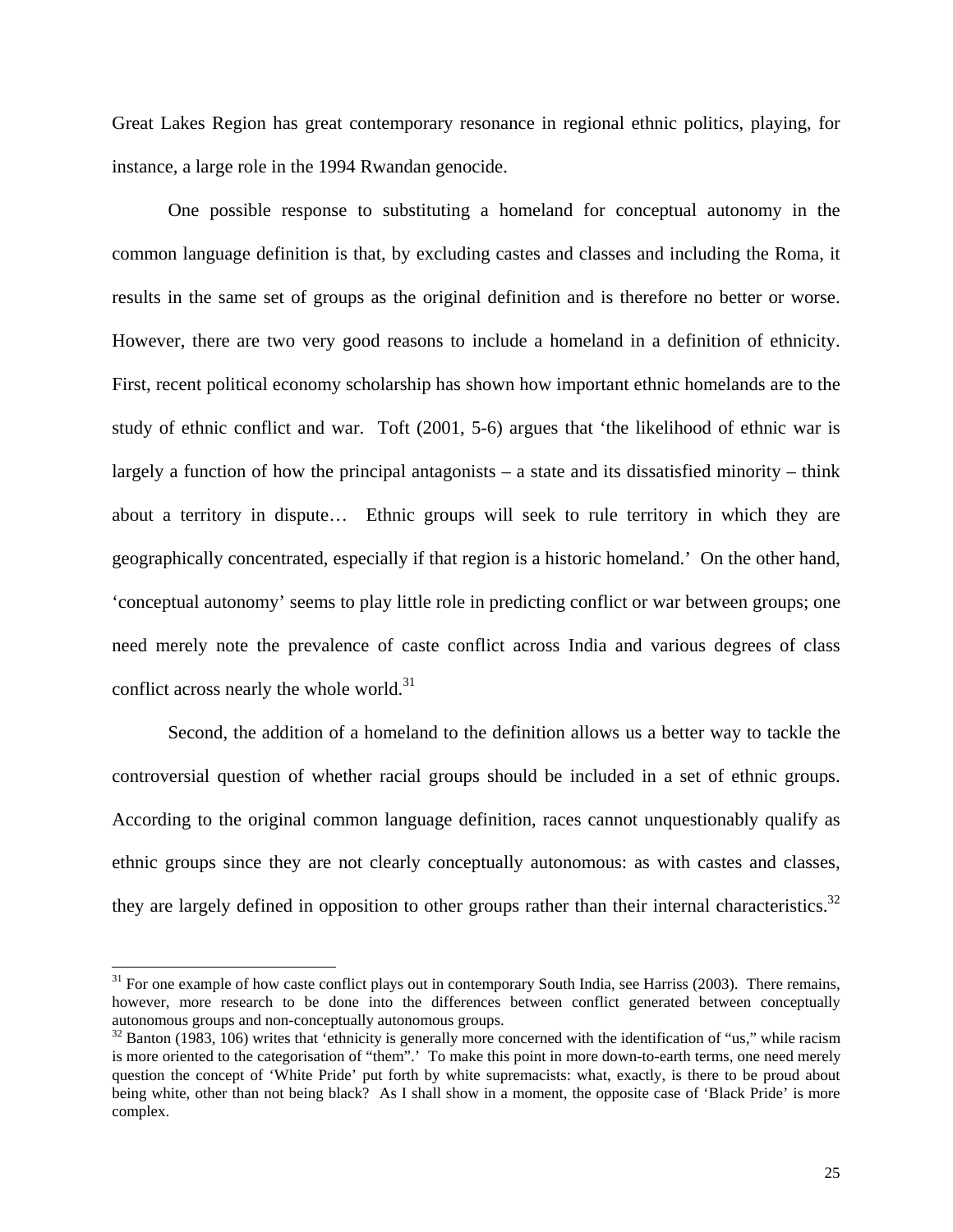Indeed, one cannot imagine a group of people defined by the color of their skin if all people have the same color skin. (The same would go for defining people on the basis of other racial features like epicanthic [eye] folds, hair type, nose shape, etc.)<sup>33</sup> Yet while some scholars like Banton (1983) and Smith (1991, 21) would agree that ethnic communities 'must be sharply differentiated from a race,<sup>34</sup> many others like Van den Berghe (1979) and Eriksen (1993, 4-5) would disagree. For instance, Varshney (2001, 365) claims that, by classifying religious, racial and sectarian conflicts as ethnic conflicts, the scholar can thereby compare disputes which are often similar in their 'intensity, duration or relative intractability.' Most importantly, of course, many if not most non-academics would include races as ethnic groups, at least in the US, thereby meaning that, if one is to stick to the common language approach, one should incorporate race into a definition of ethnicity.

When one applies the homeland criterion to racial groups, one gets a complex answer. One could make the case that racial groups can be said to have homelands: blacks come from Sub-Saharan Africa, whites from Europe, Hispanics from Latin America and Asians from South Asia (as the word is used in Britain) or East Asia (as it is used in North America). However, as was noted above in the case of the British aristocracy and the Indian castes, it is important to distinguish a mere place of origin from a homeland to which a given group sees as part of its identity. Indeed, while white Americans come from Europe, the image of Europe as a homeland has relatively little resonance for them, especially as compared to white minorities in Africa.<sup>35</sup> Furthermore, white Americans rarely designate themselves 'European-Americans,' preferring to

<span id="page-26-2"></span><span id="page-26-0"></span> $33$  Fearon and Laitin (2000) seem to gloss over this problem, assuming that races are conceptually autonomous like ethnic groups.

<span id="page-26-1"></span><sup>&</sup>lt;sup>34</sup> Similarly, Malik (1996, 174-177) notes, 'among sociologists and anthropologists... there is a general sense that if race describes differences created by imputed biological distinction, ethnicity refers to differences with regards to cultural distinctions.'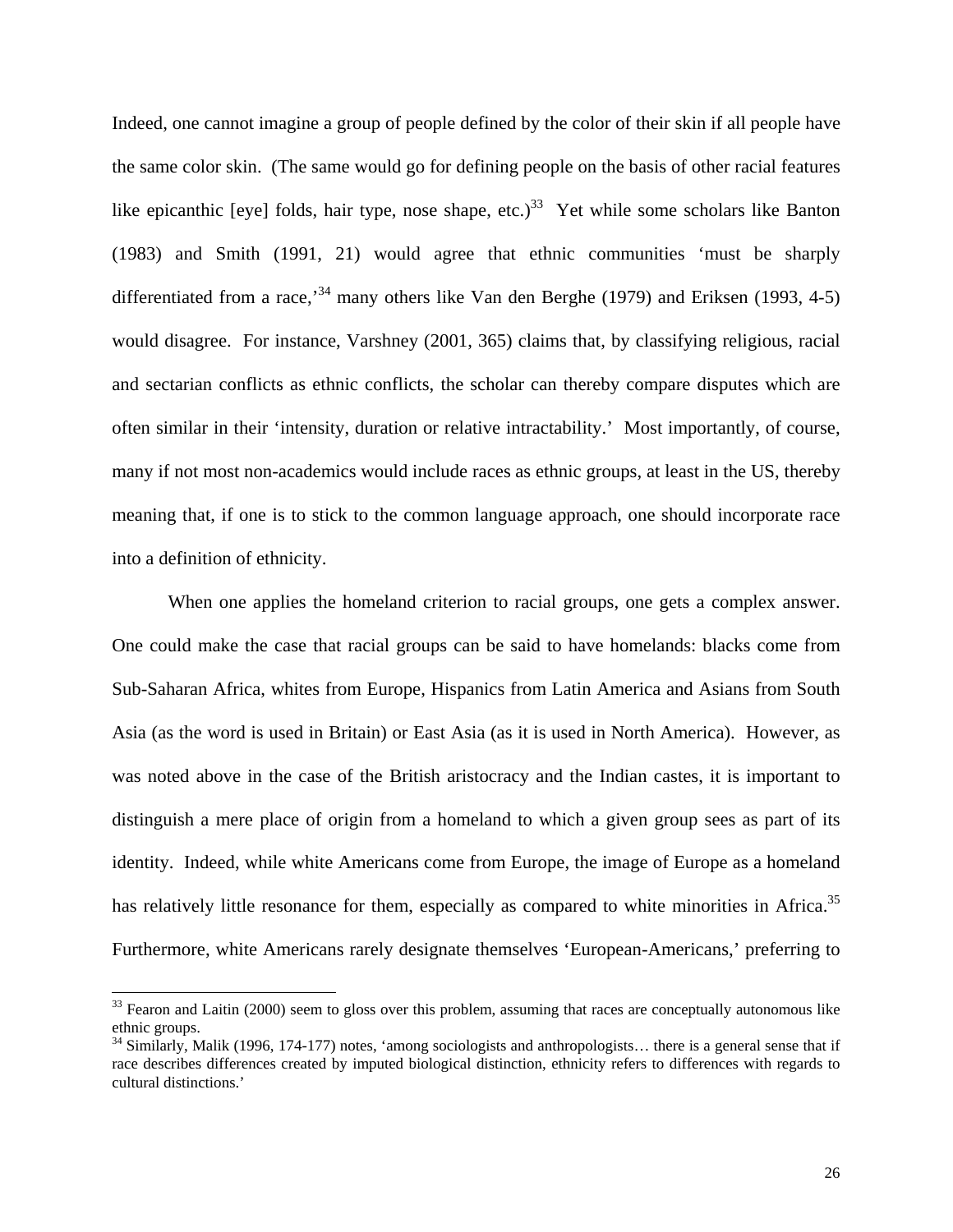use the inaccurate word 'Caucasian,' which (in the form of 'Caucasoid') was originally coined by 19<sup>th</sup>-century anthropologists to describe those peoples of European, Middle Eastern and North Indian descent.<sup>36</sup> White Americans also have less attachment to their place of origin than black Americans, who have increasingly called themselves 'African-American' since the demise of the word 'Negro' in the 1960s. Both African-Americans and black residents of the West Indies were at the forefront of the pan-African movement in the early  $20<sup>th</sup>$  century, which promoted, among other ideas, the idea of Africa as the homeland for all blacks in the world and, among adherents of Marcus Garvey, the return of blacks to Africa. Needless to say, the white separatist/supremacist movement in the US does not call for whites to return to Europe but rather establish a white homeland in the US. Finally, one need merely contrast how visits to Africa by American politicians are often seen as a ploy to garner more African-American votes; similar visits to Europe are never seen as attempts to increase support from European-Americans.<sup>37</sup> Thus it is much easier to make a case for black Americans as an ethnic group than white Americans.

Of course, this argument should not suggest that black Americans actually are an ethnic group, but merely that a stronger case may be made for them than for white Americans. The fact remains that, as with many white Americans, most black Americans do not actually know their specific place of origin. As opposed to most Africans themselves, who are very aware of their specific homelands, black Americans cannot identify, in Smith (1991, 9)'s words, the 'sacred places where their heroes and sages walked, fought and taught.' This problem has led black

 $35$  In an autobiography of her childhood in what was then Rhodesia, Fuller (2003) notes with bemusement her mother's professed love for Scotland, as her 'home' even though she had only set foot there as a tourist.

<span id="page-27-1"></span><span id="page-27-0"></span><sup>&</sup>lt;sup>36</sup> Interestingly, white supremacists like David Duke prefer the phrase 'European-American' to 'Caucasian,' perhaps in an effort to legitimize 'white nationalism;' cf. [www.duke.org.](http://www.duke.org/)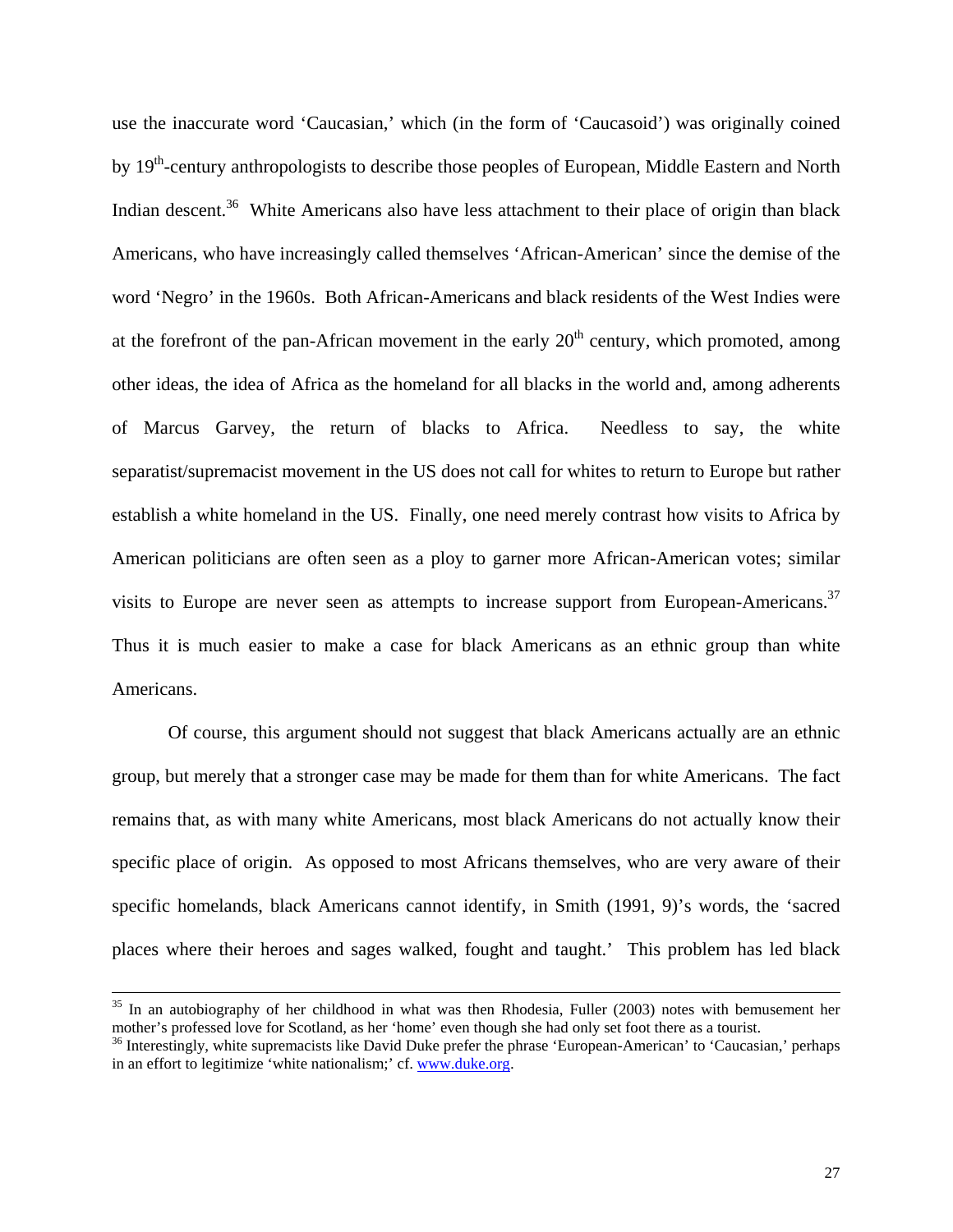Americans – as well as West Indians and Black Britons – to view the entire continent of Africa as their homeland, adopting such dispirate 'heroes and sages' as the  $20<sup>th</sup>$ -century Ethiopian emperor Hailie Selassie and the  $19<sup>th</sup>$ -century Zulu king Shaka Zulu despite the fact that practically no black Americans are of Ethiopian or Zulu descent. One need merely contrast African-Americans with people of South Asian descent in Fiji, East and South Africa and the Caribbean, almost all of whom can identify the part of South Asia – normally north-west India – where their ancestors originated.

#### 4.3. Conclusion

A common language definition of ethnicity thus improves on both constructivist and primordialist theories in a variety of ways. In its reliance on key, simple criteria it is both easier to use in policy analysis and compiling data sets. Furthermore, the substitution of a homeland for conceptual autonomy in the common language defintion allows us to include at least some racial groups in our definition of ethnicity, thereby bringing it closer to how ethnicity is understood in popular usage.

#### **5. Conclusion**

In this paper I have examined how an extreme form of constructivism has misled several major scholars of ethnicity and conflict to incorrect assumptions about the fluidity and endogeneity of ethnicity to external factors. In proposing how to solve this problem, rather than

 $37$  Indeed, such a strategy might even decrease a politician's share of the 'white vote' – inasmuch as one can speak of such a thing: see for instance the recent animosity towards the French, German and Spanish for not fully supporting the US in its invasion of Iraq.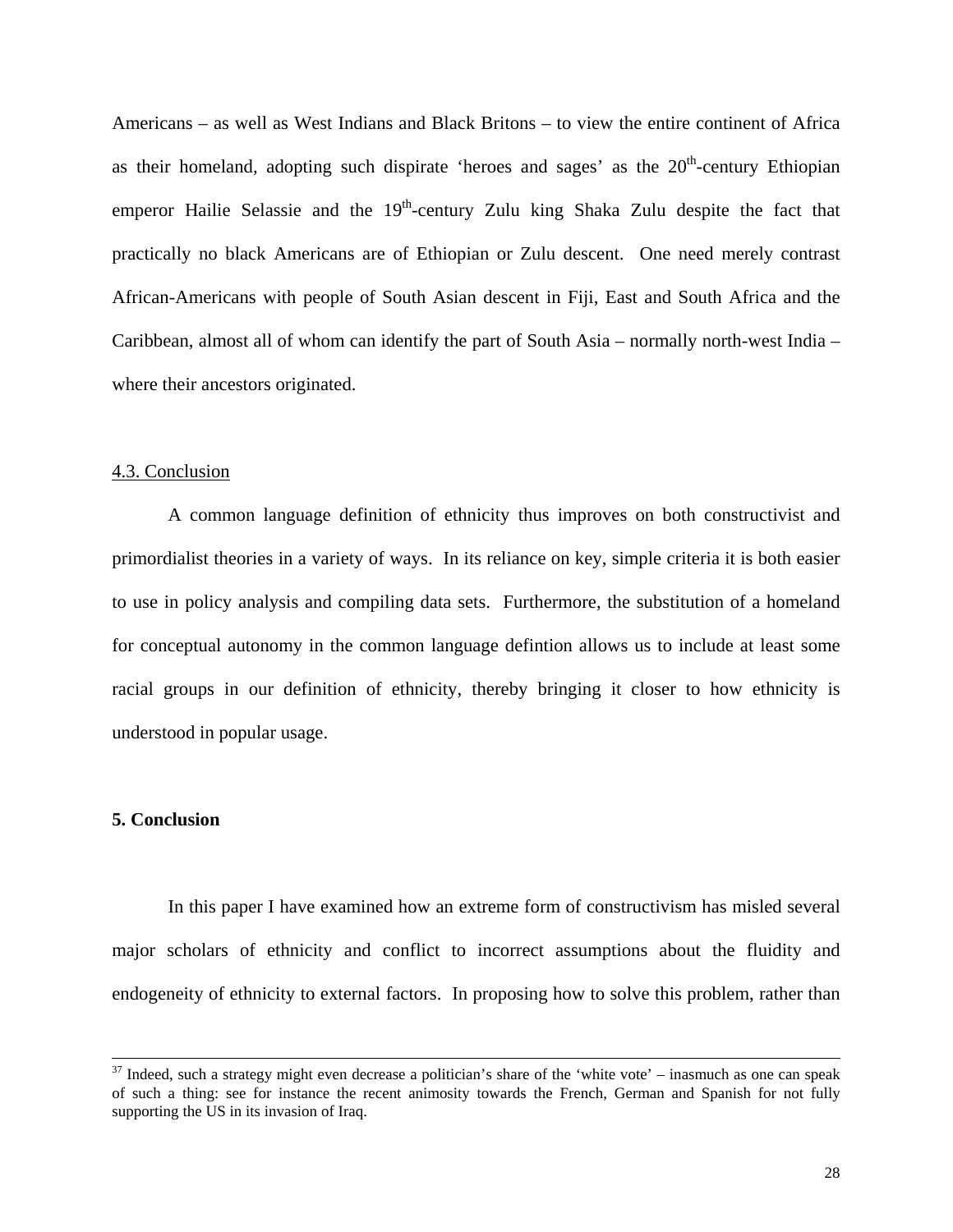advocating a less extreme form of constructivism or a version of primordialism or 'perdurabilism' (Hale 2004, 462), I have instead proposed a modified form of Fearon and Laitin (2000)'s common language definition. I have argued that this new definition, which substitutes a homeland as a criterion instead of conceptual autonomy, is the most suitable definition of ethnicity for use in political economy literature.

Yet, if one were to return to the examples examined in section 3, how would this new definition fare? Since the common language definition does not emphasize fluidity and endogeneity to external factors, let alone the influence of the economy, it is obvious that it would not support Collier and Hoeffler (2005)'s claims that Scotland or other nations and/or ethnic groups could be created when it is economically advantageous to do so or that their salience and/or existence would fluctuate along with other factors. Indeed, such ethnic characteristics as belief in a common descent, history and homeland do not waver over mere years or even decades. However, on the other hand, a belief in common descent can and does change over generations and centuries when, due to intermarriage, old beliefs in common descent are disregarded and new ones are formed: as Van den Berghe (1996, 59) notes, 'three or four generations of 25% or more exogamy typically erode both racial and ethnic boundaries, and lead to the formation of new ethnic groups.<sup>38</sup> These phenomena of both ethnic assimilation and creation are easily observable across the world at all periods in history, whether in the case of the assimilation of the Banyoro of Buddu (Uganda) into Buganda (also Uganda) over the course of the  $19<sup>th</sup>$  century (Wrigley 1996, 218-219),<sup>39</sup> or the creation of a new American nation, separate from Britain, by the time of the American Revolution.

<span id="page-29-0"></span><sup>&</sup>lt;sup>38</sup> Caselli and Coleman (2002, 6) rather argue that assimilation among non-Anglo white immigrants to the US has taken place when newcomers 'learn the language well enough that they [can] disguise their ancestry.'

<span id="page-29-1"></span> $39$  This 'thorough absorption' of the Buddu natives took place within 'four generations at the most.'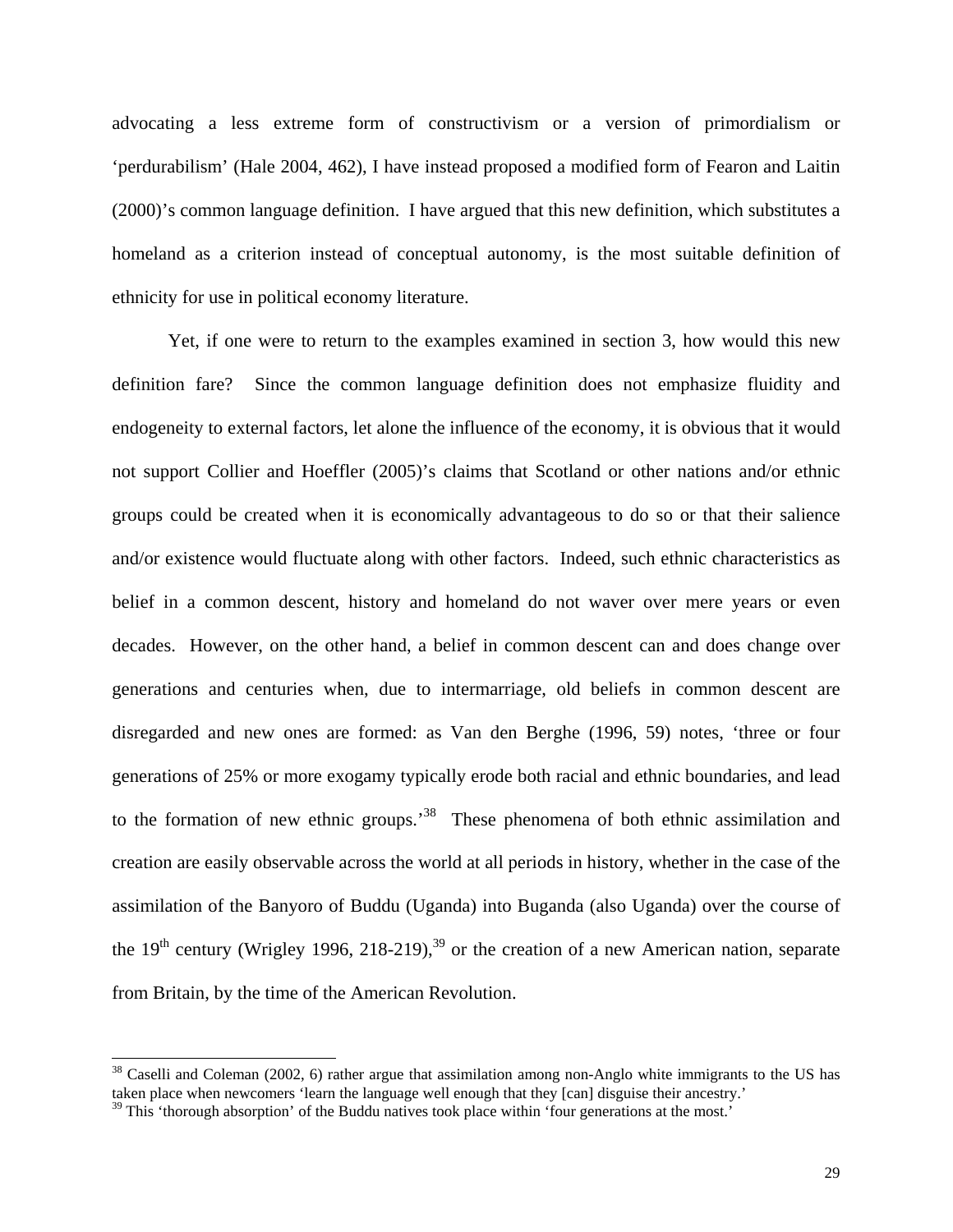While a belief in common descent can and does change significantly over merely a few generations, a belief in a common history or a common homeland is not likely to change as quickly. In the latter case, one need merely observe the current arduous attempts to create a European (supra)national identity in light of the fact that European history is largely filled with centuries of almost constant internal warfare. (Indeed, one could argue that one byproduct of this search for a common European identity has been the rise in both anti-Islamism and anti-Semitism in Europe in recent years, since a shared Christianity, wars against Muslim invaders and the persecution of Jews are three of the very few aspects of European history common to most European nations.) Even more slow to change, however, is a belief in a common homeland: while the Jews are perhaps most notable in their attachment to their homeland of Israel for the past three millennia, they are by no means anomalous, as seen with black Americans in their continued attachment to Africa centuries after being brought over as slaves to the New World.

While the above might suggest that the common language approach therefore has more in common with primordialists like Van den Berghe than constructivists, it is important to also note that the approach does not disallow a key feature of constructivism, namely the ability to hold multiple identities at the same time. To return to the Scotland example, there is nothing wrong with the supposition that people may choose to emphasize their class identity over national (Scottish) or state (British) identity at a given point in time and that their emphases can and will change. The approach even allows for multiple ethnic identities: one need merely observe the nested identities of the traditional residents of the Ssese islands in the Ugandan part of Lake Victoria, who can legitimately identify themselves ethnically as Basesse, Baganda or Bantu, where all three identities qualify as ethnic under the common language approach. Furthermore,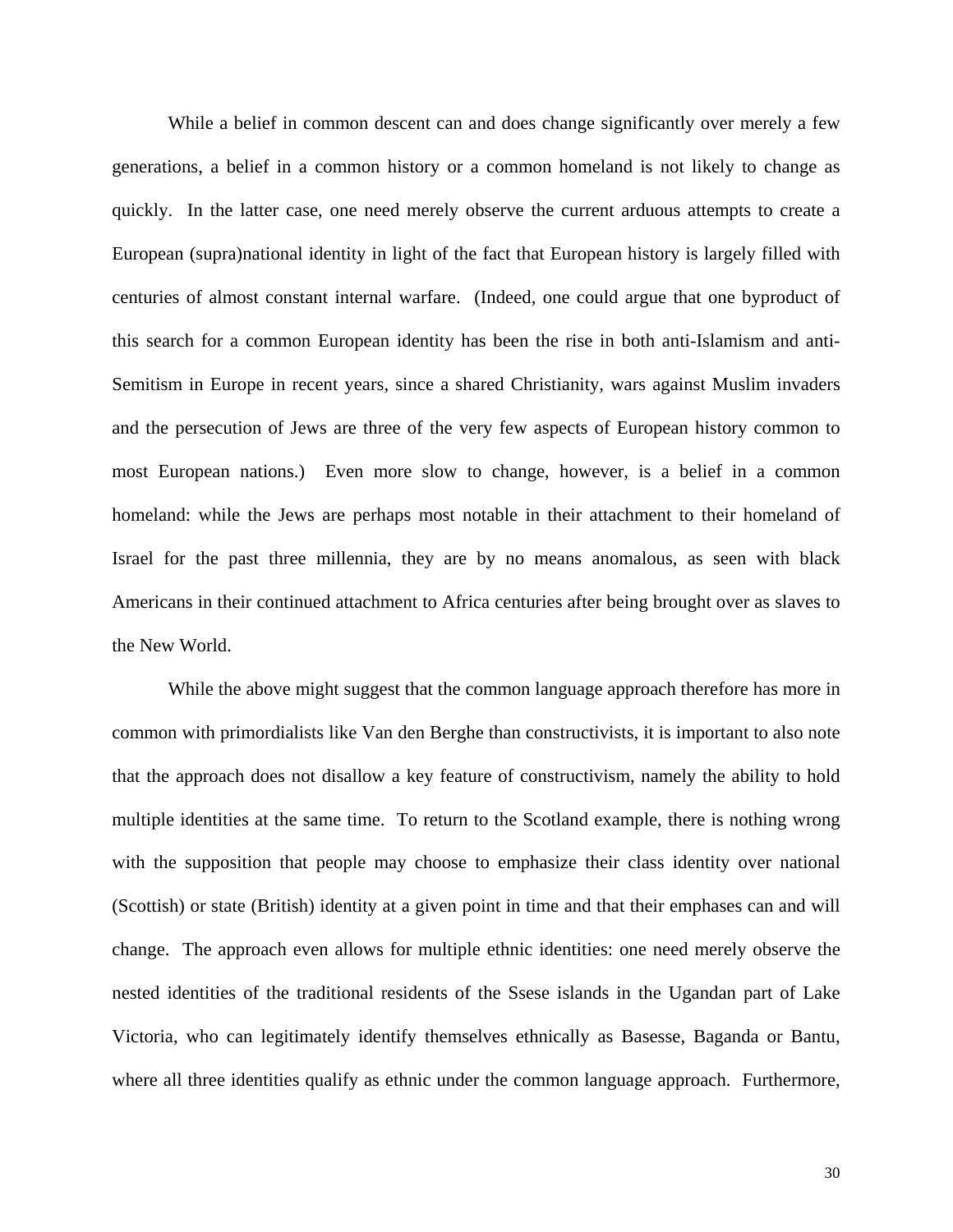in its emphasis on a common history, the common language approach allows for the creation of new identities when formerly unitary ethnic groups or nations are split between states and thereby develop separate histories, as with the Somalis and their residence under colonial rule in Ethiopia and British, French and Italian Somaliland.<sup>[40](#page-31-0)</sup>

Thus the common language definition allows for both change and continuity in a way with which few scholars would disagree – except for those on the extremes of the primordialism/constructivism continuum. However, up to now, few scholars have examined its merits. Of course, one must add that unfortunately few scholars of ethnicity in the political economy literature have examined the merits of *any* definition of or approach to ethnicity (Green 2004). Therefore, if political economy studies of ethnicity and nationalism are to move forward, scholars must first examine their preconceptions of ethnicity before engaging in the debate on the 'interpretivist,' 'quantoid' and common language approaches. Only then will they be able to avoid repeating the mistakes of previous scholars.

<span id="page-31-0"></span> $40$  While many scholars still speak of the Somalis as a singular ethnic group or nation, it is increasingly evident that citizens of the unrecognized country of Somaliland – whose borders corresponde with the former borders of British Somaliland – see themselves as a separate nation from other Somalis (Jacquin-Berdal 2002, 190).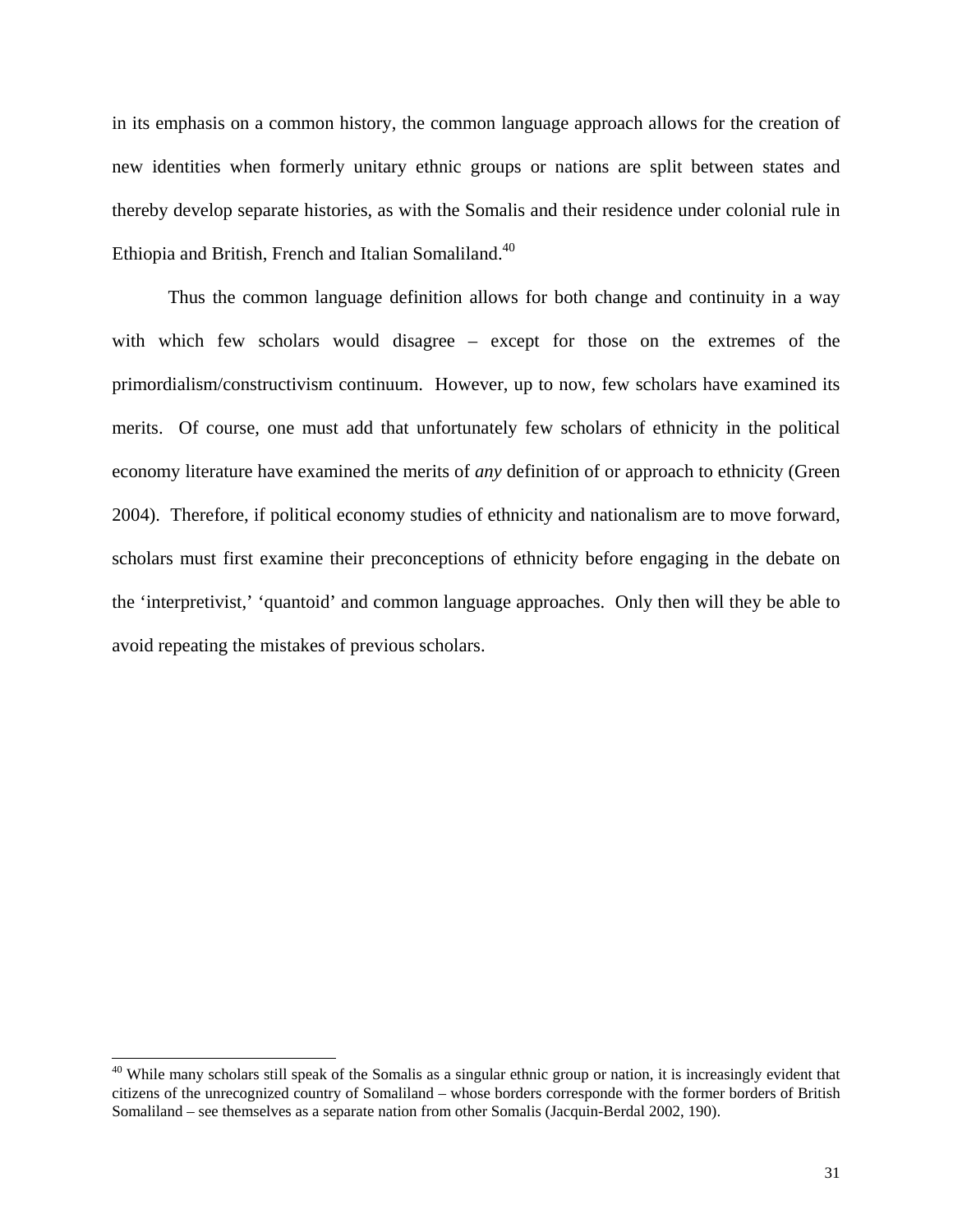#### **Bibliography**

- Allen, Tim and John Eade. 1999. 'Understanding Ethnicity.' *Divided Europeans: Understanding Ethnicities in Conflict.* Ed. Tim Allen and John Eade. The Hague: Kluwer Law International.
- Anderson, Benedict. 1991. *Imagined Communities: Reflections on the Origin and Spread of Nationalism.* New York: Verso.
- Associated Press. 2004. 'Killington, Vt., Voters Choose to Secede.' March 2.
- Banton, Michael. 1983. *Racial and Ethnic Competition*. Cambridge: CUP.
- Breuilly, John. 1993. *Nationalism and the State.* Manchester: MUP.
- Brand, Jack, Duncan McLean and William Miller. 1983. 'The Birth and Death of a Three-Party System: Scotland in the Seventies.' *British Journal of Political Science* 13, 4: 463-488.
- Brown, Robert L., G. Andrew Bernat, Jr., and Adrienne T. Pilot. 2004. 'Comprehensive Revision of State Personal Income: Preliminary Estimates for 2003.' Washington, D.C.: Bureau of Economic Analysis. [http://www.bea.doc.gov/bea/ARTICLES/2004/05May/0504RevSPI.pdf.](http://www.bea.doc.gov/bea/ARTICLES/2004/05May/0504RevSPI.pdf)
- Caselli, Francesco and Wilber John Coleman II. 2002. 'On the Theory of Ethnic Conflict.' Mimeo, Harvard University. <http://personal.lse.ac.uk/casellif/papers/ethnic.pdf>.
- Chandra, Kanchan. 2001. 'Cumulative Findings in the Study of Ethnic Politics.' *APSA-CP* 12: 7- 11.
- Cohen, Anthony P. 1996. 'Personal Nationalism: A Scottish View of Some Rites, Rights and Wrongs.' *American Ethnologist* 23, 4: 802-815.
- Cohen, Ronald. 1978. 'Ethnicity: Problem and Focus in Anthroplogy.' *Annual Review of Anthropology* 7: 379-403.
- Colley, Linda. 1992. *Britons, Forging the Nation 1707-1837.* New Haven, CT: YUP.
- Collier, Paul. 2001. 'Ethnic Diversity: An Economic Analysis.' *Economic Policy* 16, 32: 127- 166.
- \_\_\_. 2002. 'Keynote Address: Petroleum and Violent Conflict.' Paper presented at World Bank Group Workshop on Petroleum Revenue Management, Washington, D.C.
- Collier, Paul and Anke Hoeffler. 2005. 'The Political Economy of Secession.' *Negotiating Self-Determination*. Ed. Hurst Hannum and Eileen F. Babbitt. Lanham MD: Lexington Books.
- Collier, Paul, Lani Elliott, Havard Hegre, Anke Hoeffler, Marta Reynal-Querol and Nicholas Sambanis. 2003. *Breaking the Conflict Trap: Civil War and Development Policy.*  Washington, D.C.: World Bank.
- Connor, Walker. 1994. *Ethnonationalism: The Quest For Understanding*. Princeton, NJ: PUP.
- Cordaux, Richard et al. 2004. 'Independent Origins of Indian Caste and Tribal Parental Lineages.' *Current Biology* 14: 231-235.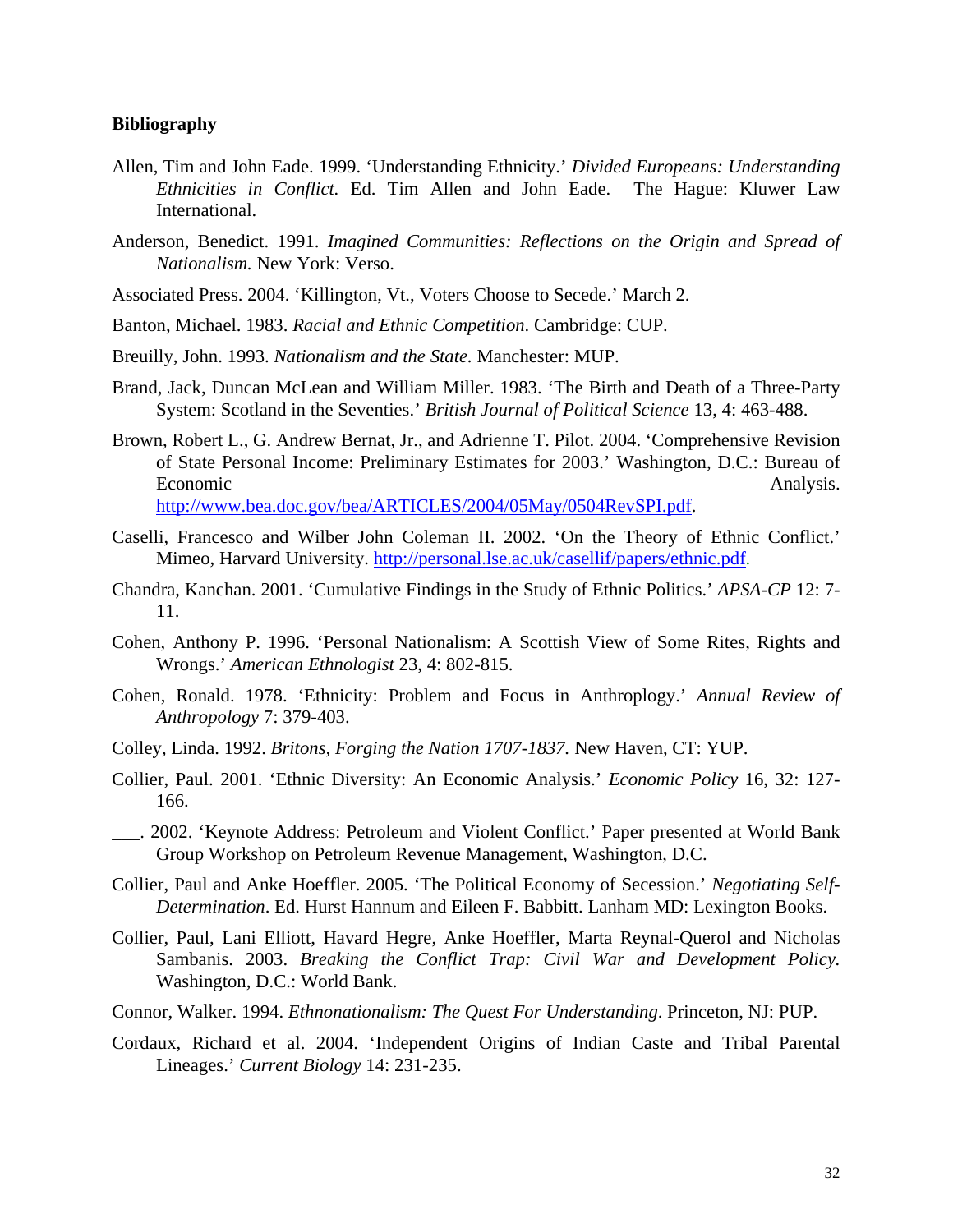- Department of Trade and Industry. 2001. *Development of the Oil and Gas Resources of the United Kingdom 2001*. [http://www.dbd-data.co.uk/bb2001/.](http://www.dbd-data.co.uk/bb2001/)
- Eade, John. 1996. 'Ethnicity and the Politics of Difference: An Agenda for the 1990s?' *Culture, Identity and Politics: Ethnic Minorities in Britain*. Ed. Terence Ranger, Yunas Samad and Ossie Stuar. Aldershot, UK: Avebury.
- Eller, Jack David. 1999. *From Culture to Ethnicity to Conflict.* Ann Arbor, MI: UMP.
- Eriksen, Thomas H. 1993. *Ethnicity and Nationalism: Anthropological Perspectives*. London: Pluto.
- Fearon, James. 2003. 'Ethnic and Cultural Diversity by Country.' *Journal of Economic Growth* 8, 2: 195-222.
- Fearon, James and David Laitin. 2000. 'Ordinary Language and External Validity: Specifying Concepts in the Study of Ethnicity.' Paper presented at the second Laboratory in Comparative Ethnic Processes Meeting, Philadelphia. <http://www.duke.edu/web/licep/2/fearon/fearon-laitin.pdf>.
- Fuller, Alexander. 2003. *Don't Let's Go to the Dogs Tonight*. New York: Random House.
- Green, Elliott. 2004. 'The (Mis)Use of Ethnicity in Current Political Economy Literature: Conceptual and Data Issues.' Paper prepared for UNU WIDER Conference on Making Peace Work, Helsinki. [http://www.wider.unu.edu/conference/conference-2004-](http://www.wider.unu.edu/conference/conference-2004-1/conference 2004-1-papers/Green-1905.pdf) [1/conference%202004-1-papers/Green-1905.pdf.](http://www.wider.unu.edu/conference/conference-2004-1/conference 2004-1-papers/Green-1905.pdf)
- Hale, Henry E. 2004. 'Explaining Ethnicity.' *Comparative Political Studies* 37, 4: 458-485.
- Harriss, John. 2003. 'Whatever Happened to Cultural Nationalism in Tamil Nadu? A Reading of Current Events and the Recent Literature on Tamil Politics.' *Journal of Commonwealth and Comparative Politics* 40, 3: 97-117.
- Harvie, Christopher. 1998. *Scotland and Nationalism: Scottish Society and Politics 1707 to the Present*. London: Routledge.
- Hastings, Adrian. 1997. *The Construction of Nationhood: Ethnicity, Religion and Nationalism*. Cambridge: CUP.
- Hechter, Michael. 1975. *Internal Colonialism: The Celtic Fringe in British National Development, 1536-1966.* London: Routledge.
- Herald, The [Glasgow]. 1994. 'Name's the Game in North Sea.' October 20.
- Hobsbawm, Eric and Terence Ranger, eds. 1983. *The Invention of Tradition*. Cambridge: CUP.
- Horowitz, Donald. 1985. *Ethnic Groups in Conflict*. Berkeley, CA: UCP.
- \_\_\_. 1998. 'Structure and Strategy in Ethnic Conflict.' Paper presented at Annual World Bank Conference on Development Economics, Washington, D.C. [http://www.worldbank.org/html/rad/abcde/horowitz.pdf.](http://www.worldbank.org/html/rad/abcde/horowitz.pdf)
- Hutchinson, John and Anthony D. Smith. 1996. 'Introduction.' *Ethnicity*. Ed. John Hutchinson and Anthony D. Smith. Oxford, OUP.